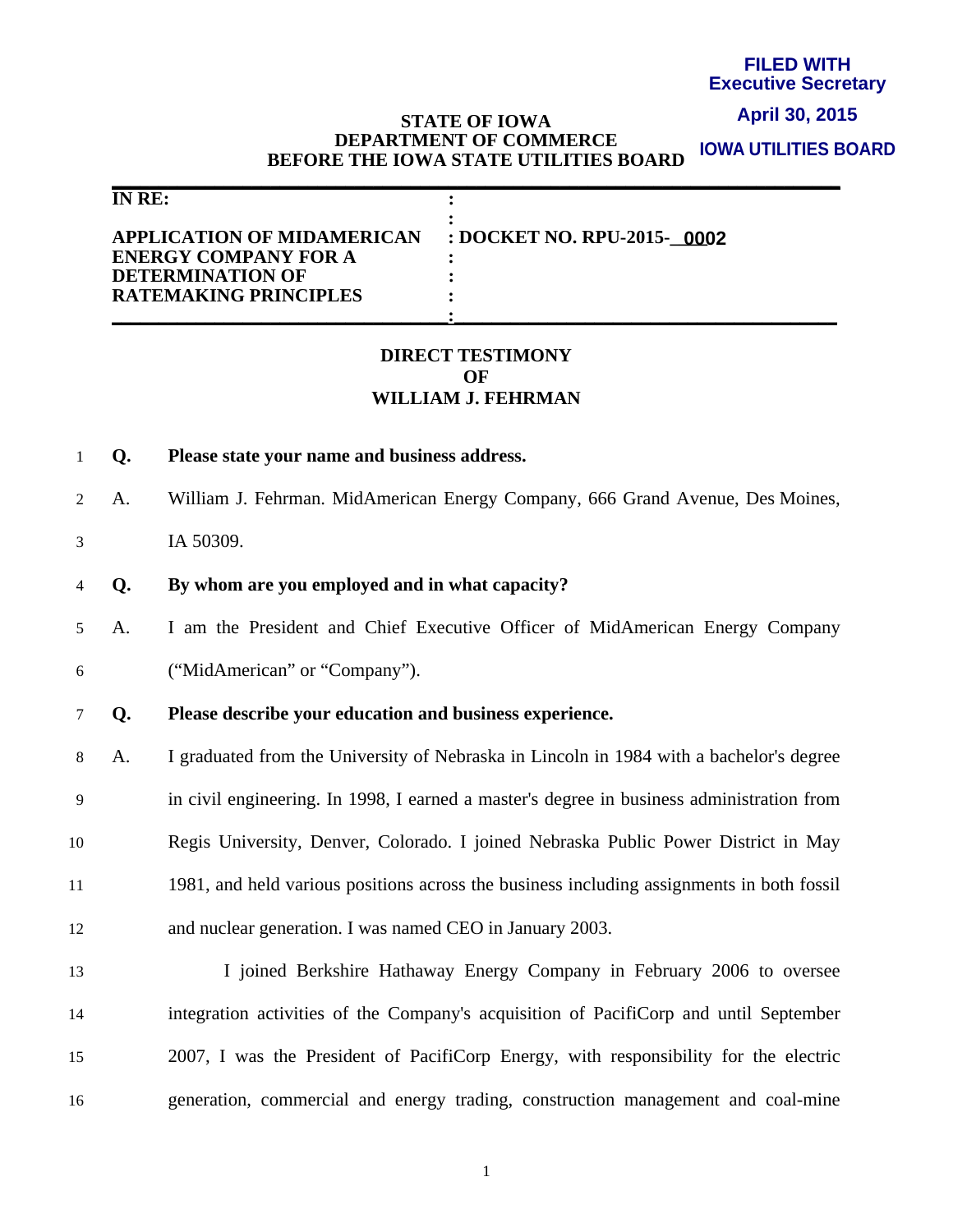1 development and operations of the Company. I have been in my current position with 2 MidAmerican since September 2007.

## **PROJECT OVERVIEW**

# 3 **Q. Please briefly describe the project currently before the Iowa Utilities Board.**

4 A. MidAmerican is seeking Iowa Utilities Board ("Board") approval of ratemaking 5 principles for its Wind X Iowa Project ("Wind X" or "Project"), which will add up to 552 6 MW of additional wind generation in Iowa. MidAmerican contemplates building such 7 generation at sites in Ida and O'Brien Counties. MidAmerican would commence 8 construction expeditiously after obtaining acceptable ratemaking principles and would 9 plan to place all Wind X generation into service prior to the end of 2016 to assure the 10 Project's qualification for federal production tax credits ("PTC"). If the Project is not 11 completed before January 1, 2017 as the result of a force majeure event or some other 12 issue outside of MidAmerican's control, there is reasonable basis to believe that 13 MidAmerican would be able to demonstrate "continuous effort" to qualify the Project for 14 the PTC. Obtaining the PTC benefits remains critical to MidAmerican's objective of 15 adding cost-effective wind generation. In order to be well positioned to finish all Wind X 16 generation prior to the end of 2016 within the Project's cost estimates, it is important to 17 obtain a ratemaking principles order by September 9, 2015.

18 **Q. Please summarize your key points.** 

19 A. MidAmerican is seeking Board approval of ratemaking principles that will:

20 • Enable MidAmerican to add up to 552 MW of new wind capacity at no net costs to its 21 customers bringing about a balanced outcome for MidAmerican and its customers.

22 • Approve a new customer revenue credit that will reduce rate base for MidAmerican's 23 highest return coal facility each year until MidAmerican's next rate case. The annual 24 reductions will arise from the energy savings attributable to Wind X energy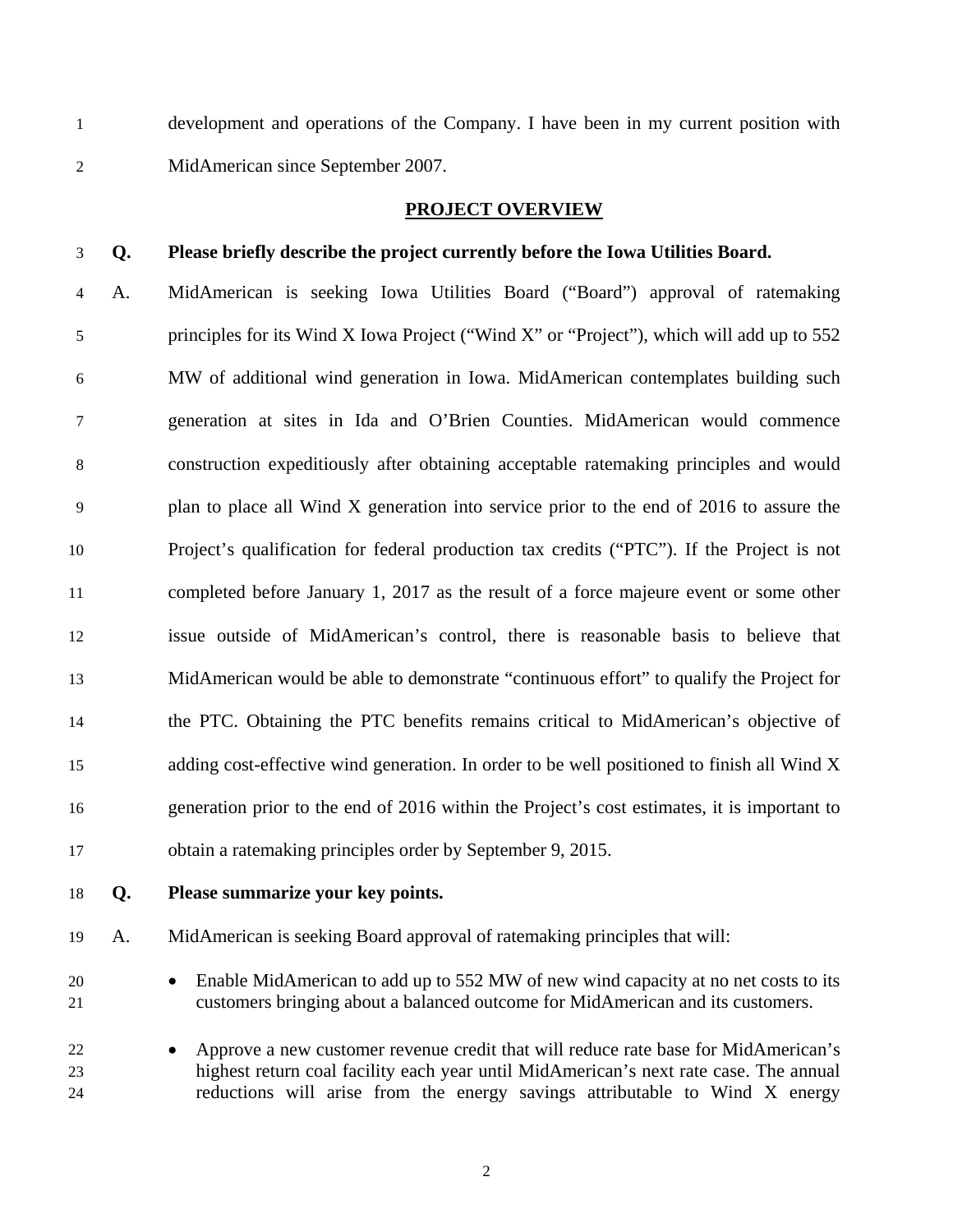| 1<br>$\overline{2}$ |    | production. Further, such rate base reductions increase the potential for revenue<br>sharing as approved in MidAmerican's last rate case.                                                        |
|---------------------|----|--------------------------------------------------------------------------------------------------------------------------------------------------------------------------------------------------|
| 3<br>4              |    | Protect MidAmerican's customers from the risk of potentially costly compliance<br>$\bullet$<br>action that may arise from the Clean Power Plan.                                                  |
| 5<br>6              |    | Further reduce MidAmerican's exposure to the risk of fuel price escalation and other<br>$\bullet$<br>considerations specific to fuel consuming sources of generation.                            |
| 7<br>8<br>9         |    | Result in several hundreds of millions of dollars of economic development benefits<br>$\bullet$<br>within Iowa. (MidAmerican witness Wright elaborates upon these benefits in his<br>testimony). |
|                     |    | <b>PURPOSE OF TESTIMONY</b>                                                                                                                                                                      |
| 10                  | Q. | What is the purpose of your testimony?                                                                                                                                                           |
| 11<br>12            | A. | In addition to the Project Overview above, the purpose of my testimony is to address the<br>following:                                                                                           |
| 13<br>14            |    | Explain why MidAmerican has decided to pursue additional wind generation, as well<br>$\bullet$<br>as why MidAmerican is choosing to do so now.                                                   |
| 15                  |    | Identify MidAmerican witnesses and the topics each will address.<br>$\bullet$                                                                                                                    |
| 16<br>17            |    | Highlight why the Wind X ratemaking principles provide a balanced outcome for<br>$\bullet$<br>MidAmerican's customers and MidAmerican.                                                           |
| 18                  |    | Describe environmental regulatory requirements and Wind X environmental benefits.<br>$\bullet$                                                                                                   |
| 19<br>20            |    | Address how MidAmerican fulfills the energy efficiency requirement for ratemaking<br>$\bullet$<br>principles eligibility.                                                                        |
|                     |    | <u>WHY MORE WIND GENERATION FOR IOWA NOW</u>                                                                                                                                                     |
| 21                  | Q. | With MidAmerican already owning such a large fleet of wind generation, why does                                                                                                                  |
| 22                  |    | MidAmerican need more wind generation?                                                                                                                                                           |
| 23                  | A. | It has been and continues to be MidAmerican's practice to add wind generation when                                                                                                               |
| 24                  |    | favorable opportunities to provide significant customer benefits are available that fulfill                                                                                                      |
| 25                  |    | the requirements of Iowa's ratemaking principles law. The Iowa Supreme Court                                                                                                                     |
| 26                  |    | summarized those requirements as follows:                                                                                                                                                        |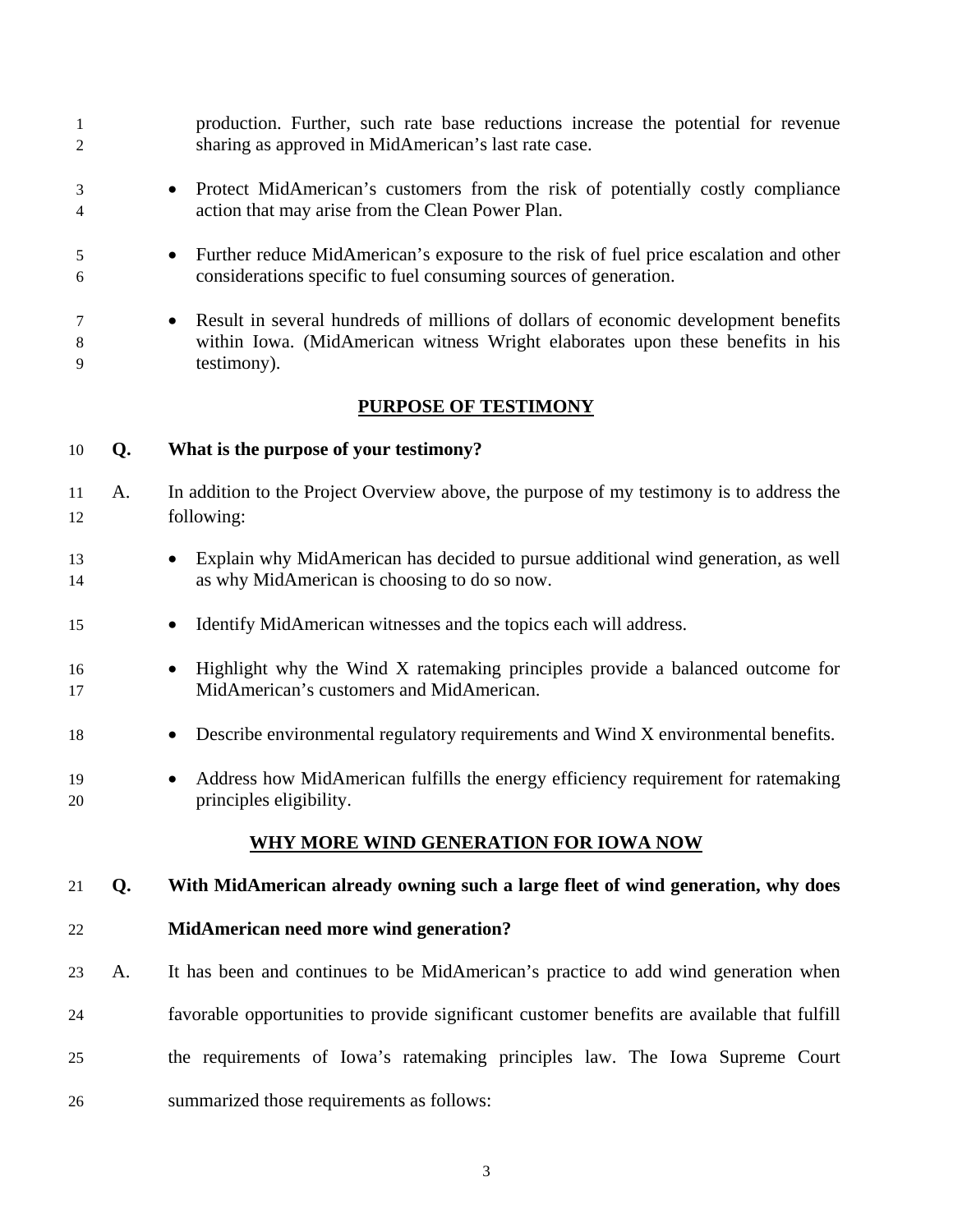1 …we find the general assembly did not intend the "need" requirement of section 2 476.53 to only include present capacity, but rather the general assembly also 3 intended it to include needs based on other considerations such as fuel diversity, 4 the supply of less expensive energy to consumers, and compliance with future 5 environmental regulations requiring clean energy…

6 …In determining whether MidAmerican satisfied the "need" requirement of 7 section 476.53(4)(c)(2), the Board could consider compliance with future 8 environmental regulations requiring clean energy, fuel diversity, and the supply of 9 less expensive energy to consumers. The record reveals MidAmerican 10 demonstrated Wind VII would defer a capacity deficiency from 2019 to 2020. 11 Furthermore, because of the benefits of Wind VII, MidAmerican is able to project 12 a capacity deficiency of a mere 21 megawatts in 2020.

- 13 Further, the record contains substantial evidence Wind VII would satisfy a need 14 for an electric supply with lower emissions, especially in light of potential future 15 carbon legislation; a need for an electric supply that produces low-cost energy; a 16 need for an electric supply that enhances fuel diversity; a need for MidAmerican 17 to maintain reasonable prices for its customers; a need to promote economic development in Iowa; and a need to promote the use of renewable energy.<sup>1</sup>
- 19 MidAmerican's Wind X Project would advance all of these needs.

20 First, Wind X brings about long-term benefits to our Iowa customers by reducing 21 energy price volatility, and lowering long-term energy costs. As has been the case in 22 several prior Board-approved MidAmerican wind ratemaking principle filings, the 23 incremental revenues associated with Wind X are projected to more than offset the costs 24 of Wind X over the life of the Project. MidAmerican witness Specketer elaborates upon 25 the economic benefits of Wind X in his testimony.

26 Second, Wind X generation would not be a source of any emissions regulated by 27 existing or pending Clean Air Act requirements. As I will elaborate upon later in my 28 testimony, Wind X's carbon free generation is likely to be beneficial for future carbon 29 emissions compliance regulations. Such benefits can arise directly if final Environmental 30 Protection Agency ("EPA") Clean Power Plan rules impose tighter emissions

<sup>-</sup><sup>1</sup>NextEra Energy Resources LLC v. Iowa Utilities Bd., 815 N.W.2d 30 at 40, 42 (2012)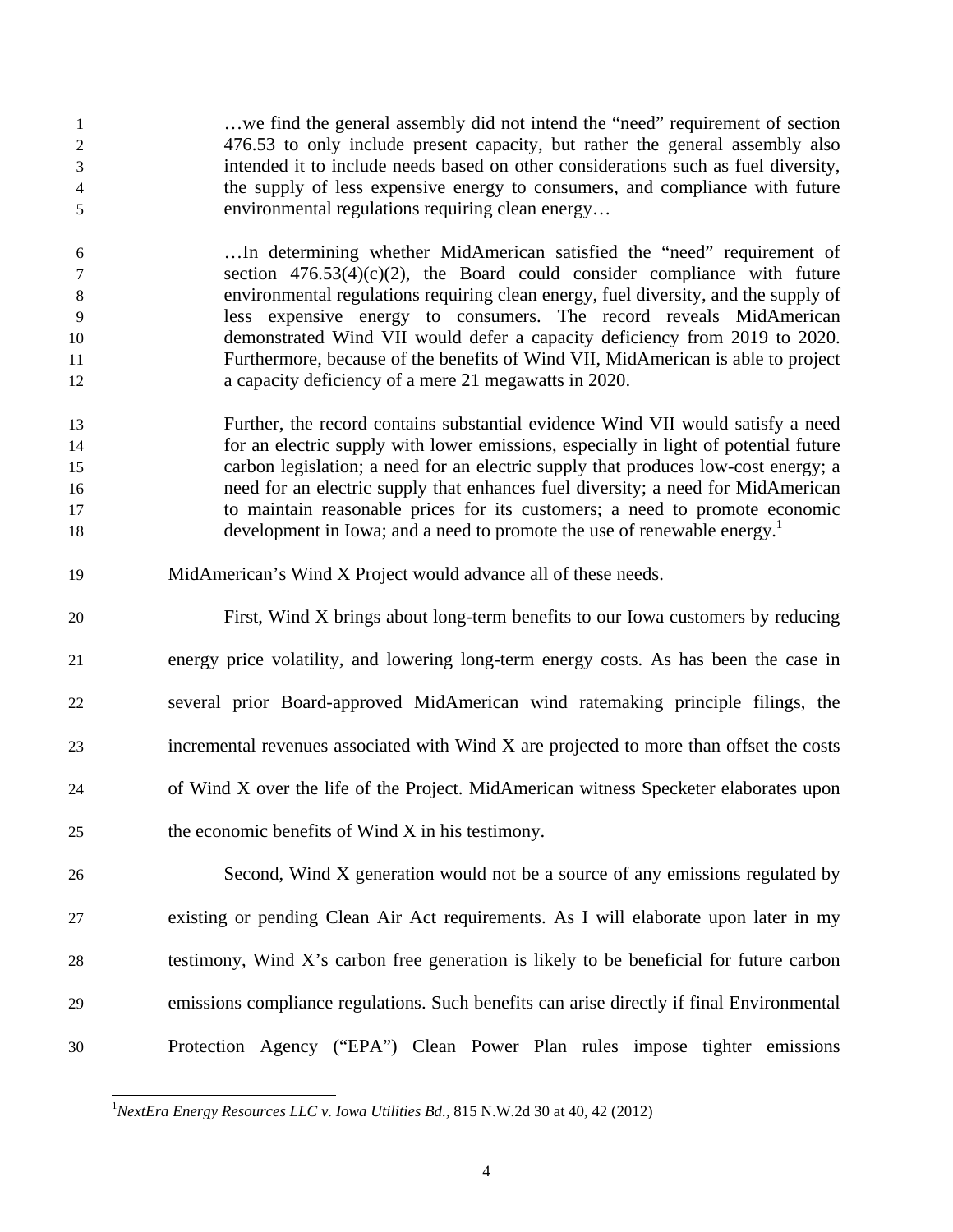1 requirements than the proposed rules, or if final rules and an Iowa state compliance plan 2 enable MidAmerican to sell credits for the carbon-free generation. Any such incremental 3 revenues would benefit our Iowa electric retail customers. In addition to its expected 4 benefit under federal environmental requirements, the Iowa ratemaking principles law 5 explicitly promotes renewable energy, such as Wind X.

6 Third, Wind X enhances fuel diversity. While wind generation has become a 7 major source of electric generation, it is not at the point where it is the largest source of 8 electricity provided to our Iowa customers. Accordingly, as explained in the testimony of 9 MidAmerican witness Hammer, Wind X enhances fuel diversity.

10 Fourth, the Iowa ratemaking principles law explicitly promotes economic 11 development benefits that can arise from new generation in Iowa. We are experiencing 12 positive impacts in the localities in which the turbines are constructed and operated, in 13 localities hosting wind generation manufacturers, and in locations in which data centers 14 are choosing to locate. We know that major new customers such as Google, Facebook 15 and Microsoft have found MidAmerican's service territory to be a good place to locate 16 because of our extensive carbon-free portfolio and our low energy prices. MidAmerican 17 witness Wright elaborates upon economic development benefits in his direct testimony.

18 Fifth, more wind generation can be added without adversely impacting electric 19 system reliability. Under the federal mandatory reliability standards as implemented by 20 the Midcontinent Independent System Operator, Inc. and overseen by the Midwest 21 Reliability Organization, MidAmerican's new wind (and any other) generation can be 22 placed into the interconnected grid only if it can be operated in accordance with the 23 reliability standards. MidAmerican, as a transmission owner, adheres to these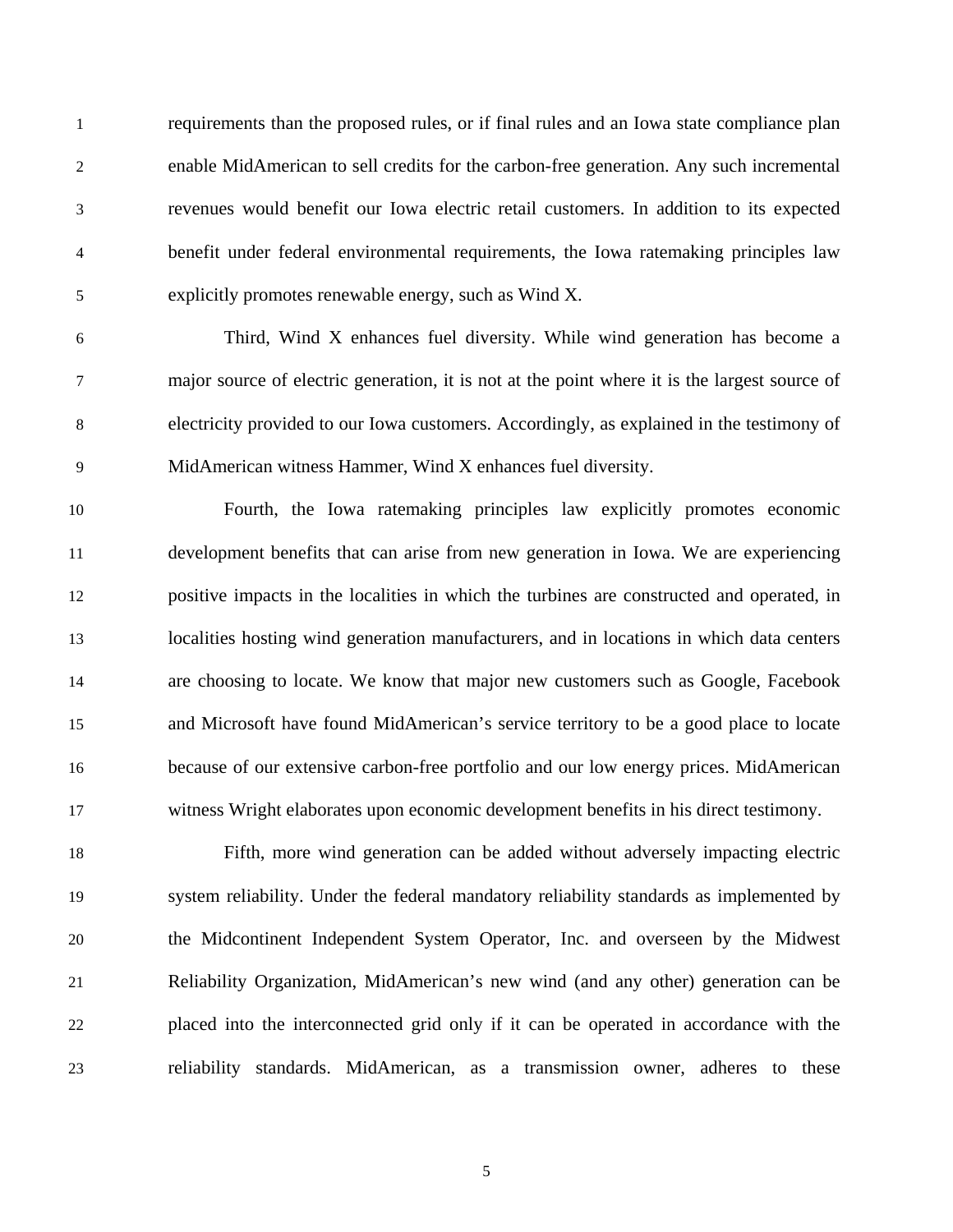1 requirements. Accordingly, it is only after a determination has been made that new wind 2 generation can be added without disrupting reliability requirements that MidAmerican 3 proceeds to add the new resources to its generation portfolio. MidAmerican witness Gust 4 elaborates upon these reliability considerations in his direct testimony.

5 Sixth, while wind generation provides modest capacity benefits, the attractiveness 6 of wind generation is due primarily to the other advantages I have addressed above. 7 MidAmerican witness Hammer addresses ways in which Wind X is beneficial to 8 MidAmerican and its customers as part of the Company's generation portfolio.

9 **Q. Is there is an upper limit to the amount of wind generation that should be added to**  10 **MidAmerican's resource portfolio?** 

11 A. No, not at this time. Neither the Midcontinent Independent System Operator (MISO) nor 12 MidAmerican has established a predetermined ratio of other generation to wind 13 generation needed to support wind. However, there are many factors MidAmerican 14 considers when assessing how much wind to add to its generation portfolio. These 15 include:

16 16 1. Reliability. From a reliability perspective, MidAmerican follows guidelines and 17 processes established by MISO related to interconnection approval, resource 18 adequacy, and generation dispatch. These rules are established by MISO to 19 maintain reliable operations. The reliability rules span all time frames from the 20 resource planning process to daily operations. Separately, the MISO market 21 provides price transparency for the value of capacity and energy. Both the 22 reliability and market rules influence resource decisions.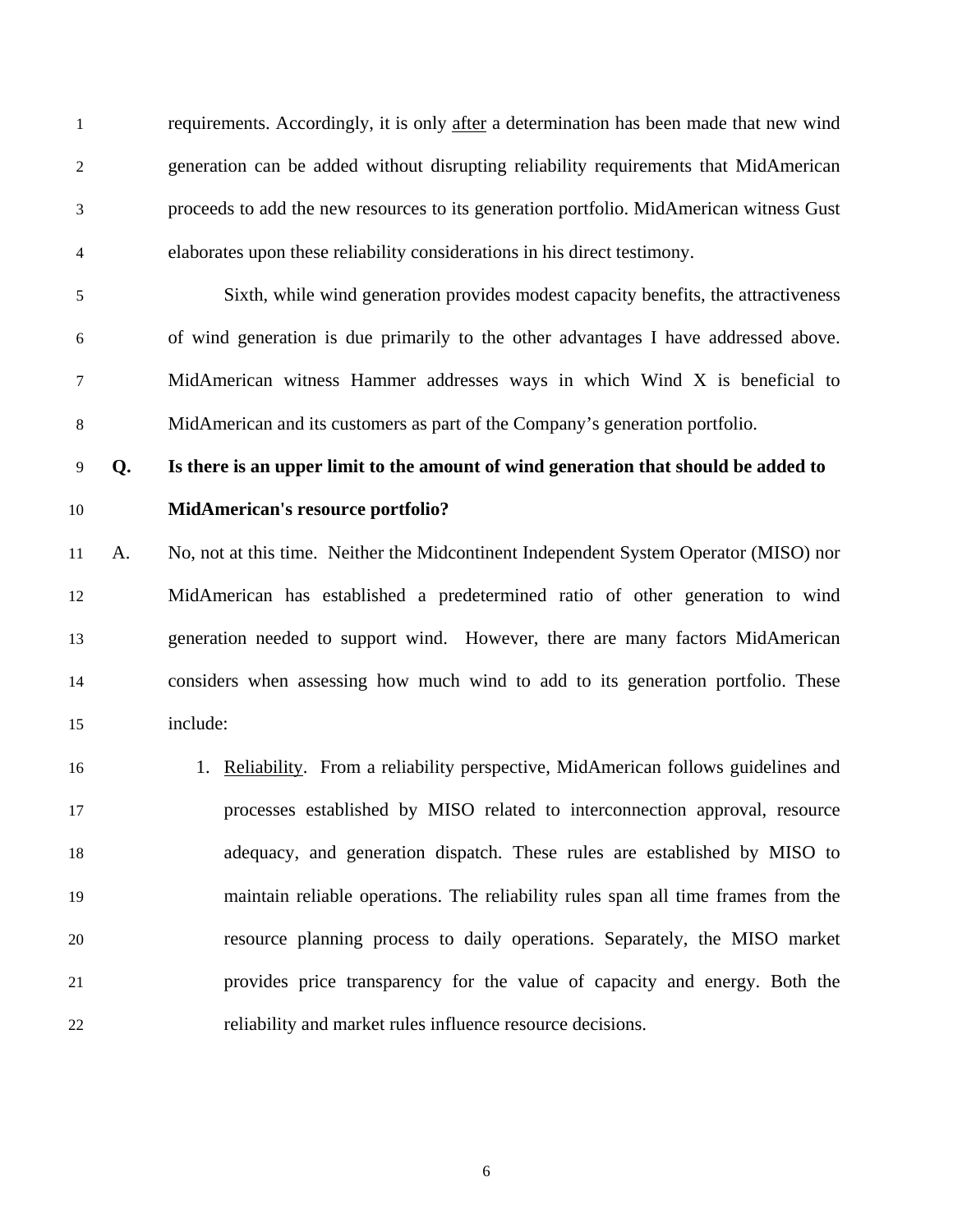1 MISO's resource adequacy studies and rules establish capacity 2 accreditation rules and planning reserve requirements to meet reliability targets. 3 MISO's rules recognize the intermittent nature of wind and only give a small 4 capacity accreditation credit. As a result, load serving entities must maintain 5 sufficient levels of non-wind resources to meet the MISO resource adequacy 6 requirement.

- 7 2. Interconnection Process. The MISO generator interconnection evaluation process 8 as discussed in the testimonies of MidAmerican witnesses Gust and Hammer will 9 limit the amount of wind within Iowa that can be reliably and economically 10 interconnected to the system. Should transmission limitations identified in 11 interconnection studies begin to result in transmission system upgrades that are 12 too costly, or significant curtailments of energy occur, the level of new wind 13 interconnection requests will diminish.
- 14 3. Net System Benefits. MidAmerican's net system benefits evaluation considers the 15 decrease in market price that results from adding the zero-cost Wind X project, 16 but also considers the off-setting influences over time resulting from load growth, 17 generation retirements and new resource additions, new transmission 18 infrastructure that may be built to enable broader regional transfers of power, and 19 emissions restrictions for fossil plants. Both the downward price pressure and 20 future system expectations influence the upper limit for wind.
- 21 4. Other Variables. MidAmerican has filed evaluations on a case-by-case basis, 22 along with its expectations for these variables, rather than determining a 23 theoretical maximum limit on wind generation additions. Any assumed maximum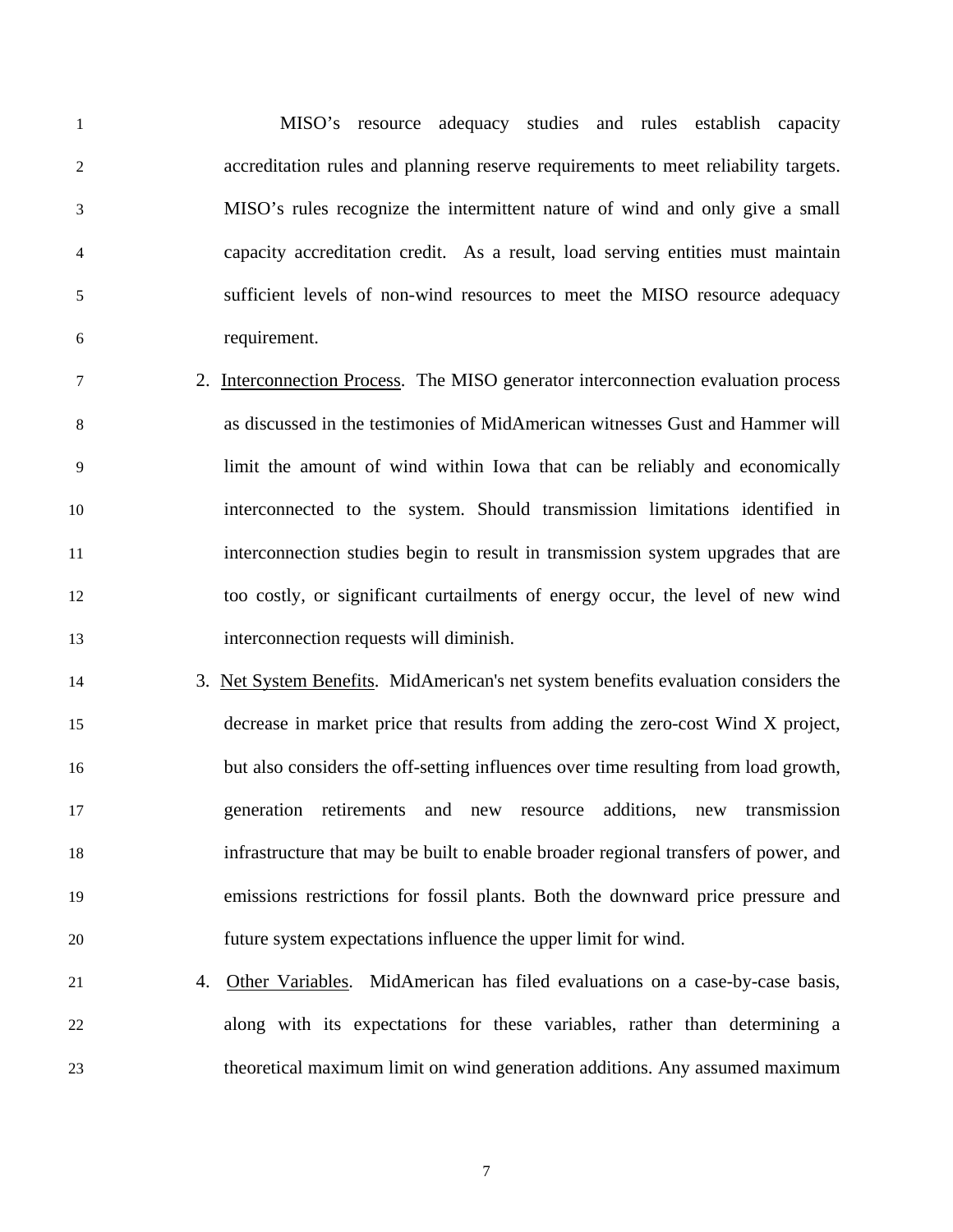1 limit would evolve over time based upon a wide variety of input parameters. 2 These parameters include the amount of load growth and demand side 3 management, fuel costs, the amount and locations of generation additions and 4 retirements for each fuel type, emissions rules, transmission system capabilities, 5 incentives to promote wind construction such as the PTC, and advancements in 6 generation technologies that reduce costs or increase efficiencies for any and all 7 resource technology fuel types. MidAmerican's resource mix will change over 8 time. For example, coal generation retirements of Walter Scott 1 and 2 and Neal 9 1 and 2 occur in the 2015-16 period, and Riverside Unit 5 now runs only on gas as 10 of April 1, 2015. Additionally, a wind farm contract is expiring in 2019. Load 11 growth expectations can change over time because it is dependent upon various 12 customer investment decisions.

13 5. Production Tax Credits. Finally, the PTC is important to support the project's 14 economics. Without the PTC, the economics change and may impact the upper 15 limit on wind resources.

### 16 **Q. Why is MidAmerican seeking Board approval at this time?**

17 A. There is a delicate balance that takes place that dictates the timing of a filing. On the one 18 hand, it would not make sense for MidAmerican to subject the Board to the time and 19 expense to review a proposed project prior to MidAmerican itself having carefully 20 assessed a project to the point at which the Company can reasonably conclude it has a 21 potentially viable project that fulfills the requirements of Iowa's ratemaking principles 22 law. On the other hand, external factors MidAmerican does not control, such as the term 23 of the federal production tax credit and contract requirements of major vendors, dictate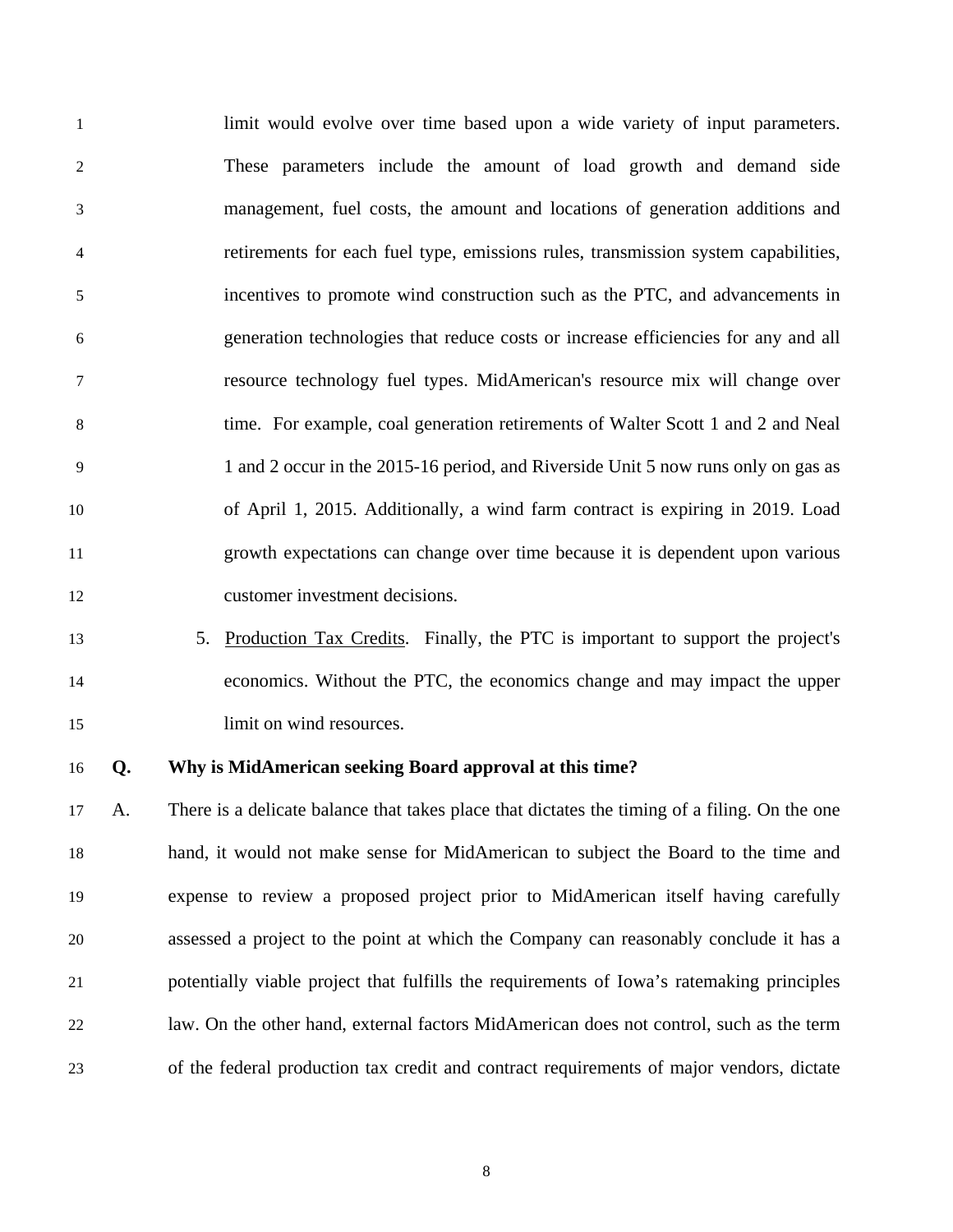1 the project schedule MidAmerican needs to adhere to in order to deliver the project 2 without forfeiting tax credits or incurring additional costs that would diminish project 3 benefits. For these reasons, MidAmerican requests the certainty of advanced ratemaking 4 principles on a timeline that balances sufficient project definition and Board review time 5 with the ability to adhere to a project schedule that does not diminish the project benefits. 6 MidAmerican witness Wright elaborates upon these timing considerations in his direct 7 testimony.

### **MIDAMERICAN WITNESSES**

8 **Q. Briefly describe the testimony filed in support of the Ratemaking Principles**  9 **Application.** 

- 10 A. Below, I list each of MidAmerican's other witnesses and provide a brief synopsis of their 11 testimony in support of this Ratemaking Principles Application.
- 12 **Adam L. Wright**, Vice President Wind Generation and Development. Mr. Wright
- 13 addresses the following matters in his testimony:
- 14 Project timing considerations MidAmerican must contend with, including those 15 relating to obtaining PTC benefits for the Project.
- 16 How wind generation serves as a considerable economic development asset for Iowa 17 by helping to attract new businesses to our state and encouraging existing businesses 18 to expand.
- 19 Reviews MidAmerican's experience with constructing and operating wind generation 20 to demonstrate MidAmerican's ability to successfully construct and operate the 21 Project.
- <sup>22</sup> Addresses the following with respect to Wind X: ownership, site description, general 23 description, raw materials used and wastes created, financial and contractual 24 commitments, general contractor, operator, mitigation of construction and operating 25 risks, economic impact, and efficiency and control technologies.
- 26 Provides information supporting proposed ratemaking principles governing (i) cost 27 cap, (ii) size cap and (iii) the depreciation life of Wind X.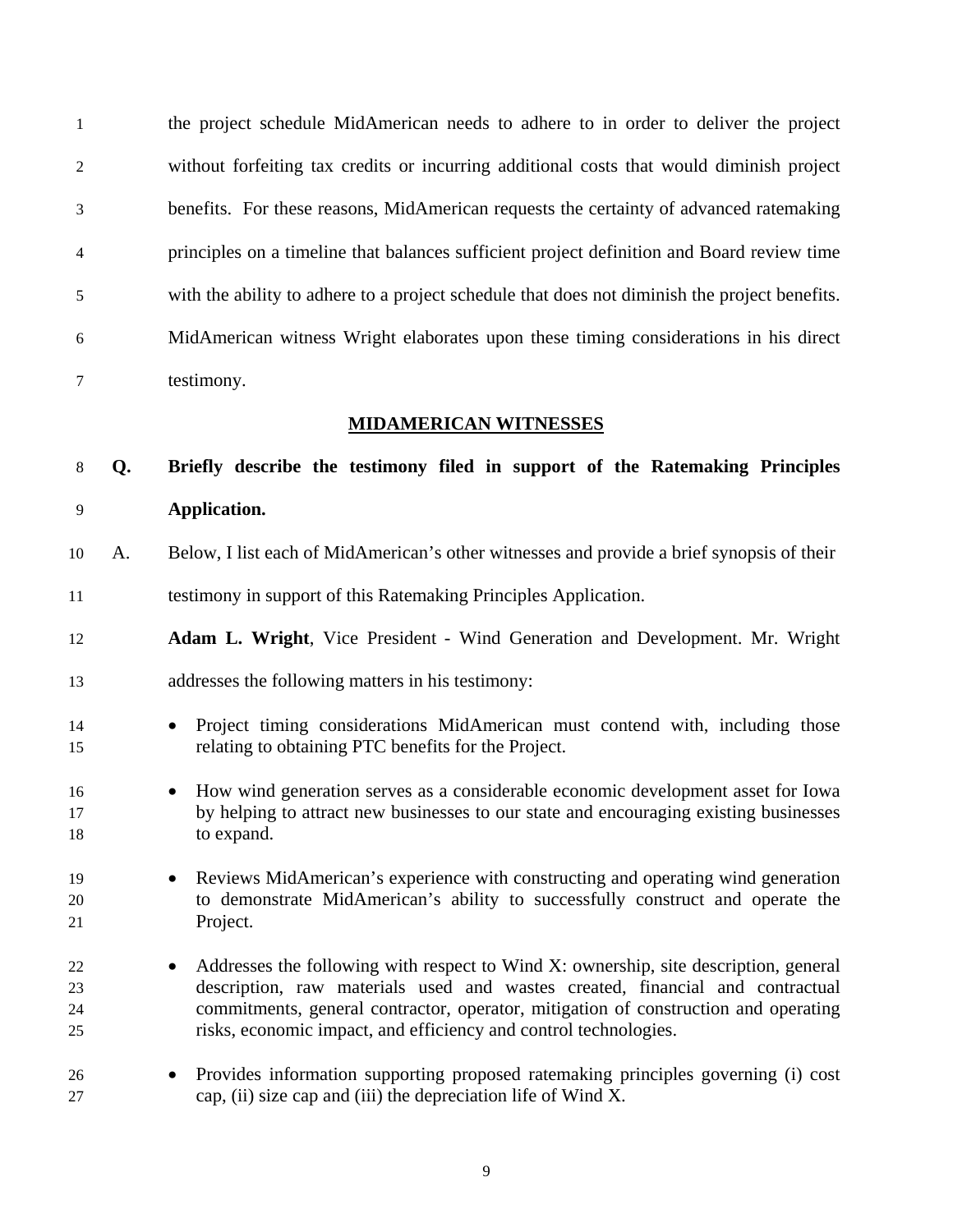1 • Explains why MidAmerican believes no siting certificate is required for Wind X.

2 **Thomas B. Specketer,** Vice President and Chief Financial Officer. Mr. Specketer 3 sponsors five ratemaking principles: Iowa jurisdictional cost allocation, cancellation cost 4 recovery, renewable energy and  $CO<sub>2</sub>$  credits, etc., federal production tax credit and the 5 customer revenue credit. Mr. Specketer also addresses how the risks and benefits of 6 Wind X are balanced between MidAmerican and its customers. In addition, Mr. 7 Specketer addresses various economic aspects of Wind X. In so doing, he explains the 8 rate impact Wind X is projected to have on Iowa retail customers.

9 **Dr. James Vander Weide,** President of Financial Strategy Associates, a firm that 10 provides strategic and financial consulting services to clients in the electric, gas, 11 insurance, telecommunications, and water industries. Mr. Vander Weide's testimony 12 supports the determination of an appropriate allowed return on equity ("ROE") for the 13 ROE ratemaking principle.

14 **Jeffery J. Gust,** Vice President, Compliance and Standards. Mr. Gust has oversight 15 responsibility for MidAmerican's transmission planning and transmission reliability and 16 regulatory compliance. He testifies about the process MidAmerican will follow to ensure 17 that Wind X sites do not degrade the adequacy, reliability, or operating flexibility of the 18 existing transmission system from a local and regional perspective.

19 **Neil D. Hammer**, Director, Market Assessment. Mr. Hammer testifies about multiple 20 ratemaking principle needs Wind X can fulfill. Mr. Hammer also testifies to Wind X's 21 estimated hours of operation, output and capacity factor; Wind X's impact on electric 22 supply reliability in Iowa; and Wind X's impact on fuel diversity and use of non-23 traditional supply sources in Iowa. MidAmerican's consideration of other renewable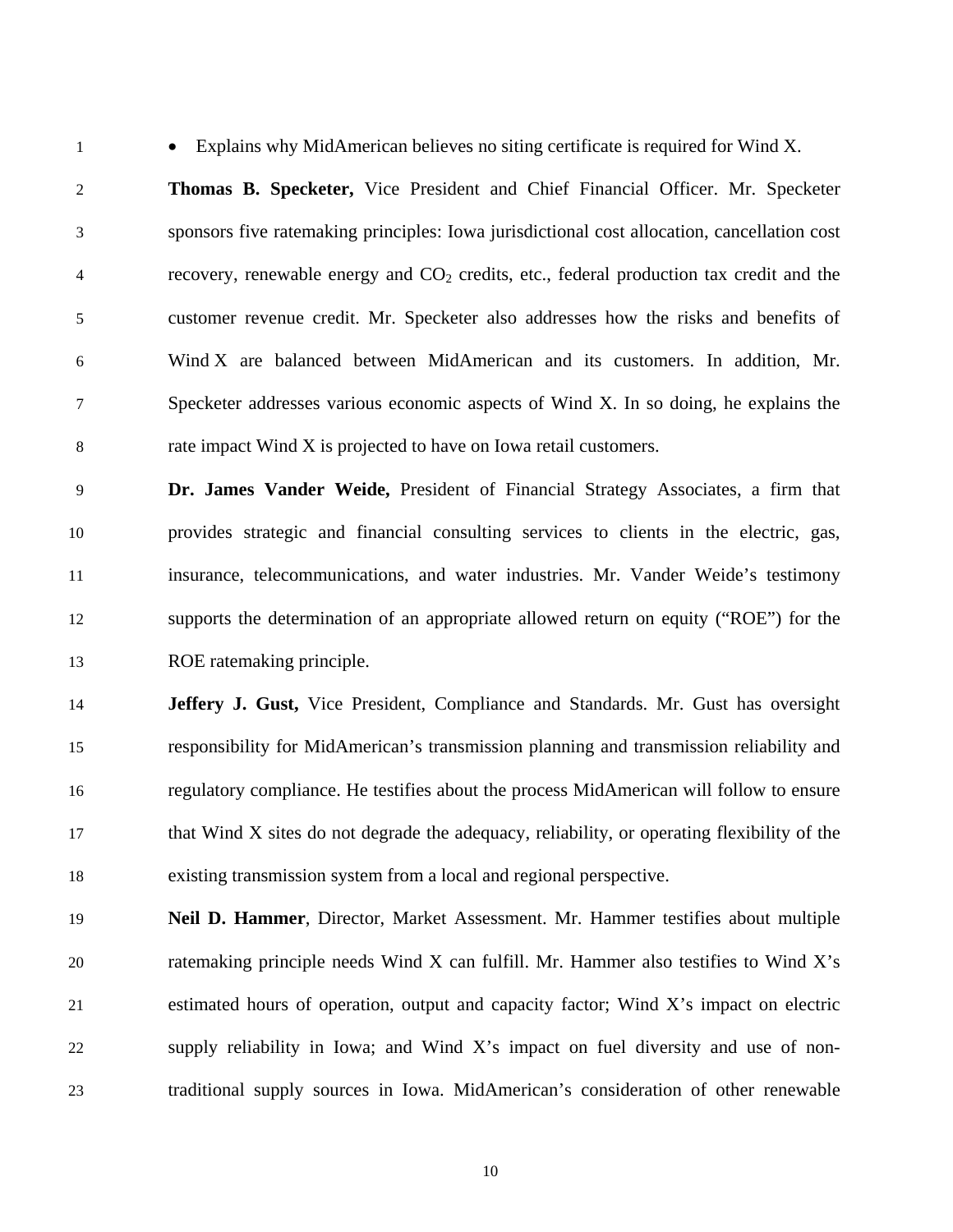1 supply options in comparison to Wind X; and a comparison of conventional generation 2 resources to Wind X.

# **WIND X OFFERS A BALANCED OUTCOME FOR MIDAMERICAN AND ITS CUSTOMERS**

## 3 **Q. Is the Company proposing to include a customer rate credit for Wind X?**

4 A. Yes. We are proposing an automatic customer revenue credit in Wind X, although 5 MidAmerican's proposed Wind X customer credit ratemaking principle works differently 6 than the customer credit ratemaking principle in prior cases.

# 7 **Q. Did MidAmerican propose a customer credit ratemaking principle in previous wind**  8 **ratemaking cases?**

9 A: Yes. In Wind VIII MidAmerican proposed and the Board accepted a customer credit 10 ratemaking principle. MidAmerican's reason for proposing this principle was different 11 than the reason we are proposing a customer revenue credit in Wind X. At the time Wind 12 VIII was being considered by the Board, MidAmerican also had an electric rate increase 13 request before the Board. The Company proposed the customer rate credit in the Wind 14 VIII proceeding to demonstrate that Wind VIII was not the cause of the 2013 rate case. 15 MidAmerican did not have a rate case around the time of Wind IX. As a result, 16 MidAmerican did not propose a rate credit reducing its rate recovery below its cost of 17 capital.

### 18 **Q. Why is MidAmerican proposing a customer revenue credit in Wind X?**

- 19 A. MidAmerican knows the Board in all rate proceedings takes great interest in making sure 20 the benefits to customers and the Company are balanced. MidAmerican believes the 21 customer revenue credit proposed in this case provide different benefits to customers.
- 22 **Q. What are the benefits of the customer revenue credits to MidAmerican's customers?**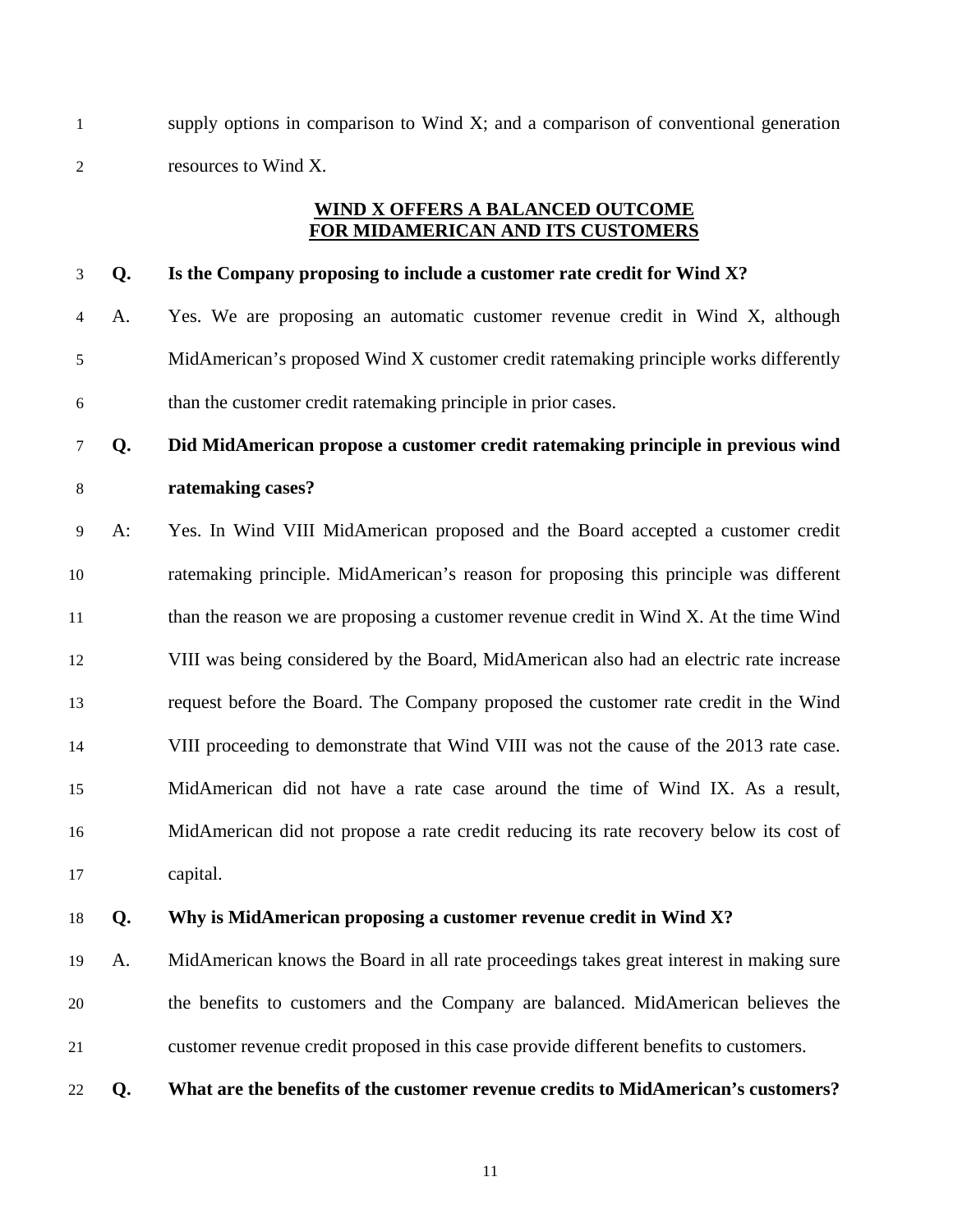1 A. In addition to the economic development benefits to the state of Iowa, discussed by Mr. 2 Wright, the variety of benefits addressed by Mr. Hammer, and the environmental benefits 3 described elsewhere in my testimony, when Wind X comes into service it will provide 4 fuel savings. MidAmerican proposes those savings will be used to provide a customer 5 revenue credit through the acceleration of depreciation on the Walter Scott Junior Energy 6 Center Unit 4 (both expense and rate base reduction). This is significant because Walter 7 Scott Junior Energy Center Unit 4 has a higher allowed return on equity than 8 MidAmerican is requesting in this Wind X application. MidAmerican's proposed Wind X 9 customer revenue credit ratemaking principle is thus designed to provide annual customer 10 revenue credit benefits. However, Wind X, unlike Wind IX will not reduce energy 11 adjustment clause costs until the Wind X asset is reflected in rate base in a future rate 12 case.

### 13 **Q. Please explain why Wind X benefits are balanced.**

14 A. The ratemaking principles ensure there will be no rate increase arising at the time the new 15 generation provides service. Customers are thus protected from any adverse rate impacts 16 typically associated with adding new significant generation to rate base. Further, the 17 customer revenue credit offers long-run benefits to customers, which along with the 18 various incremental revenues arising from Wind X, makes it likely that Wind X over its 19 life will not have any net negative impacts on customers. The balance for MidAmerican 20 is that the ratemaking principles are designed to enable MidAmerican to recover its cost 21 of capital when Wind X is reflected in rates. Witness Specketer provides more detail on 22 the proposed customer revenue credit in his testimony.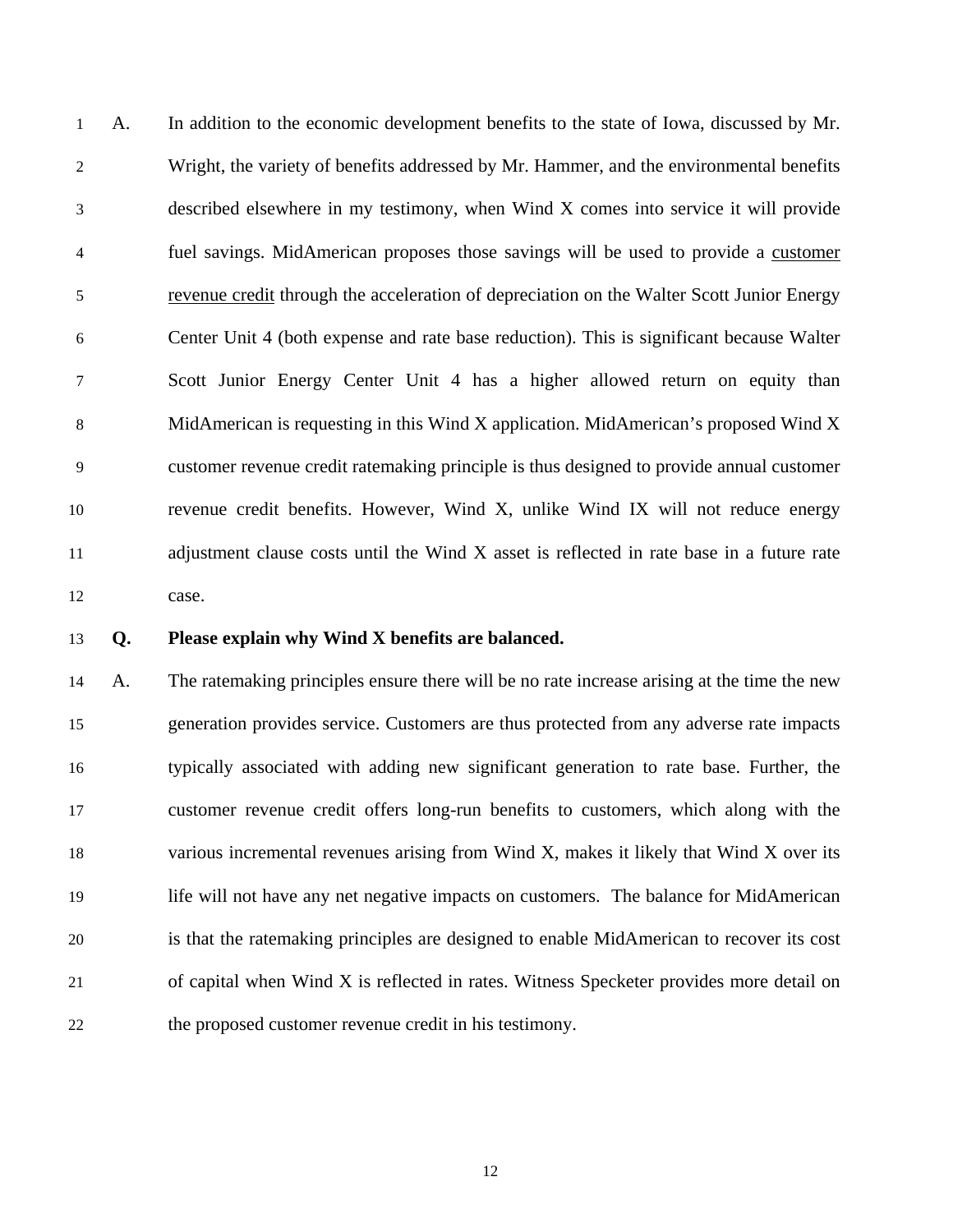#### **ENVIRONMENTAL CONSIDERATIONS**

1 **Q. What environmental considerations are you addressing?** 

2 A. In the subsections that follow I will address the regulatory requirements applicable to 3 Wind X, environmental impacts to the state and community, impacts of wind energy 4 generation on natural resources, and potential regulatory emissions reduction drivers 5 supporting Wind X. REGULATORY REQUIREMENTS 6 **Q. Would you identify and briefly describe all of the environmental permits required to**  7 **construct and operate Wind X?**  8 A. MidAmerican has identified the permits and approvals that will be required to construct 9 and operate each of the sites that will eventually comprise the proposed Project. It is 10 anticipated that each Project site will require very few environmental approvals for 11 construction because of the agricultural nature of the likely turbine locations, and will 12 require no environmental permits for operation. Although the construction contractor will 13 need to obtain a National Pollutant Discharge Elimination System permit from the Iowa 14 Department of Natural Resources ("IDNR") for Project-related construction storm water 15 discharges, it is not anticipated that any other environmental permits will be required. 16 **Q. Will MidAmerican obtain all permits and approvals necessary to construct and**  17 **operate Wind X?**  18 A. Yes. MidAmerican will obtain all necessary construction and operating permits and 19 approvals in a timely manner, as it has done with respect to all nine (9) of our prior 20 MidAmerican wind projects.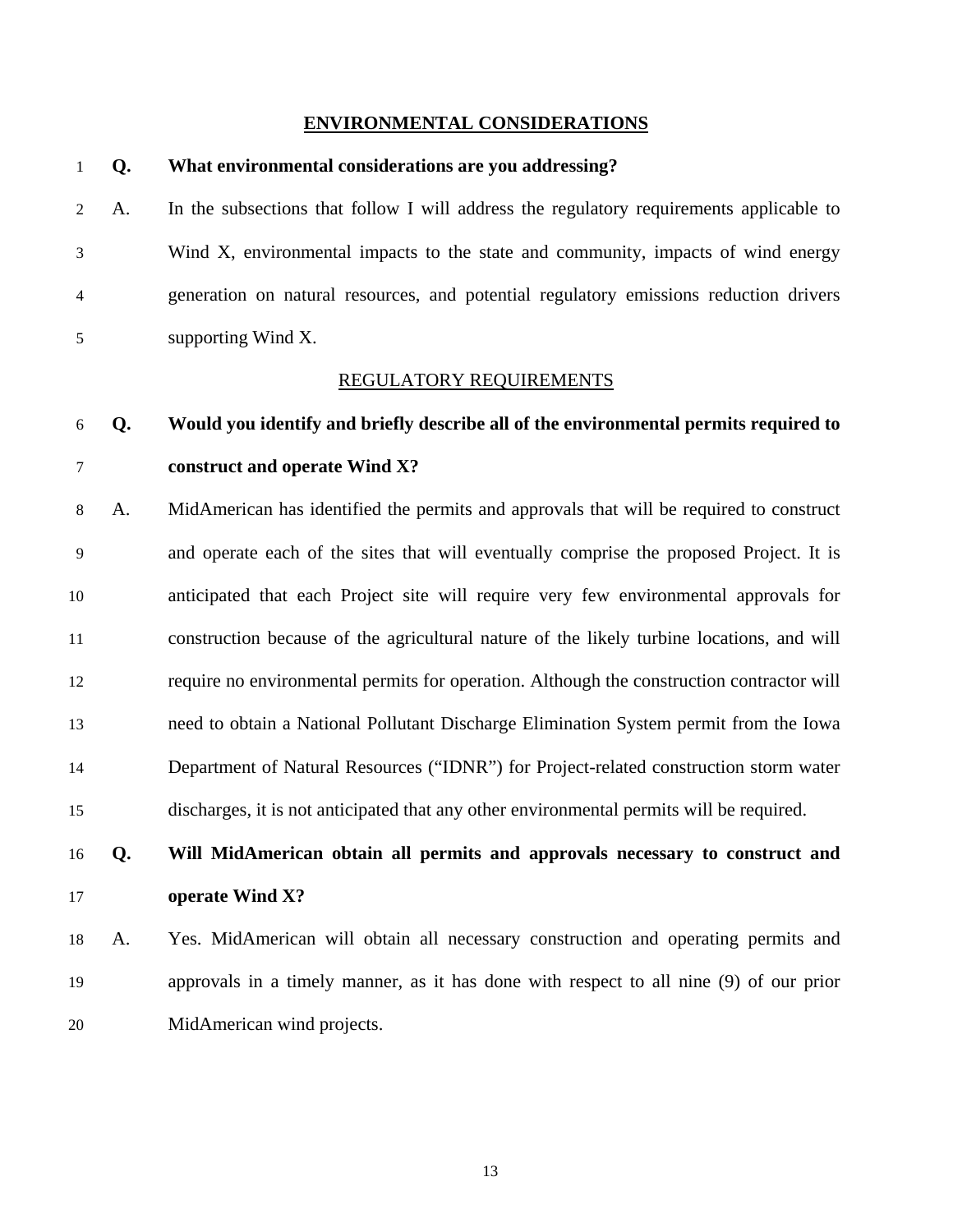- 1 **Q. Will MidAmerican meet and abide by all terms and conditions imposed by the**  2 **necessary permits and approvals?**
- 3 A. Yes. MidAmerican will abide by all such terms and conditions.

### ENVIRONMENTAL IMPACTS TO THE STATE AND COMMUNITY (41.3(4)"b")

# 4 **Q. Please compare the proposed facilities with other feasible sources of supply as it**  5 **relates to the environmental impact to the state and communities where the facilities**  6 **will eventually be located.**

7 A. Wind X compares favorably with other feasible sources of supply as it relates to 8 environmental impacts. MidAmerican will obtain easements for the parcels of land for 9 each of the wind turbines that comprise Wind X and will purchase the land for any 10 necessary substations. Each turbine is expected to occupy an area that is approximately 11 four-tenths (0.4) of an acre. Although a portion of the property where each turbine resides 12 will no longer be available for agricultural production, this will be a relatively small 13 amount of property (i.e., four-tenths of an acre per turbine). Moreover, construction of 14 Wind X will not significantly affect agricultural production in the surrounding area.

15 Wind X is not expected to have any significant impact on plants or wildlife. Prior 16 to construction of the turbines, each parcel of property will be evaluated to ensure that 17 impacts to any threatened or endangered species or critical habitat from the proposed 18 siting of the facilities on that parcel can be avoided or appropriately minimized. Because 19 the turbine locations are anticipated to be largely on land that is currently being used for 20 agricultural crop production, significant impacts to federal or state endangered or 21 threatened species are not anticipated. In addition, because the turbines will be located on 22 property that maximizes each turbine's wind profile, the turbines will not be in areas with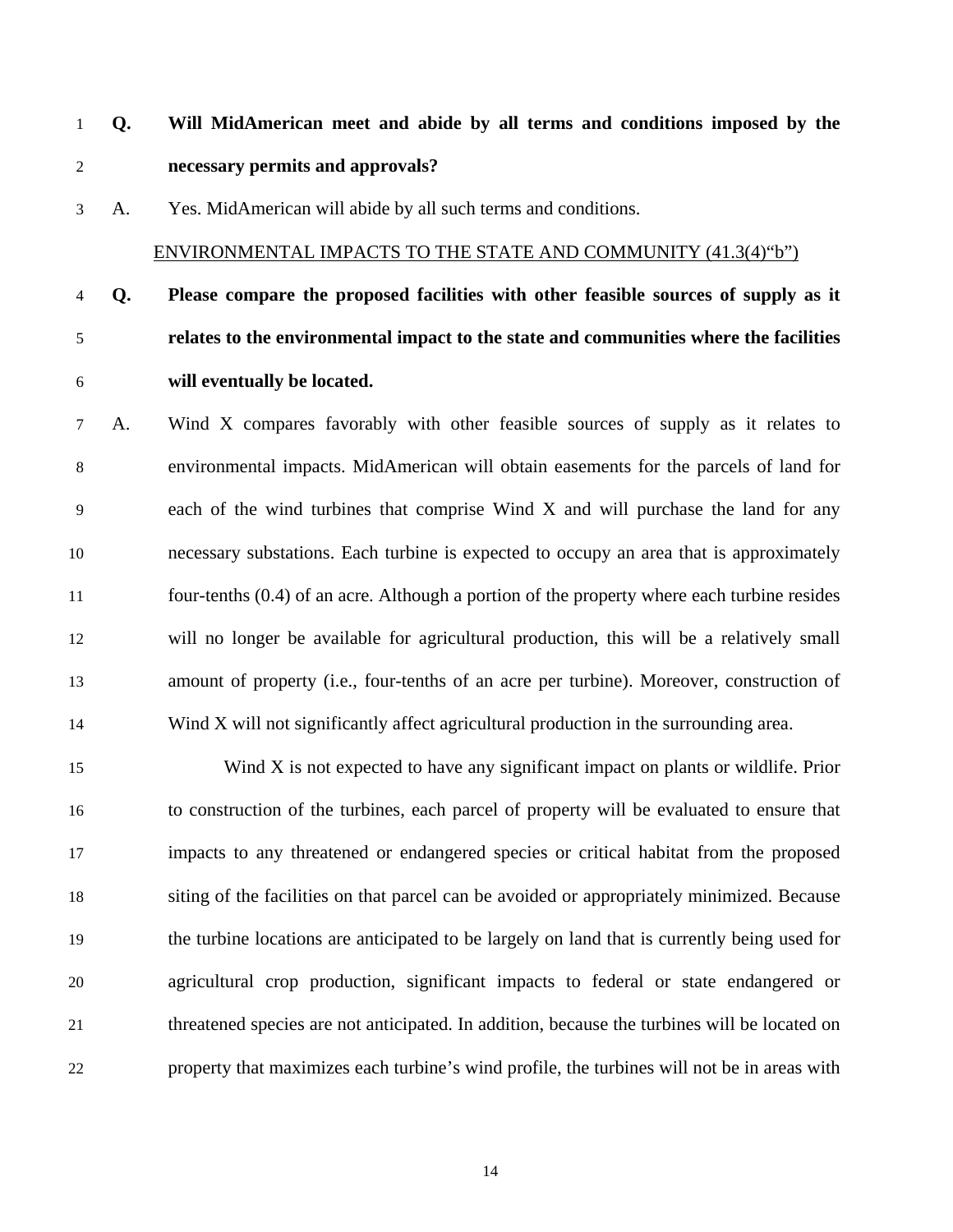1 trees and associated habitat necessary to support avian or bat species. Therefore, it is not 2 anticipated that Wind X will significantly impact avian or bat species or their habitats. 3 Furthermore, because operation of Wind X will also not result in any impact to air quality 4 or water quality, operation of the Project will also not result in any significant impacts to 5 terrestrial and aquatic plants and wildlife. Thus, Wind X is not expected to have any 6 significant negative impact on plants and wildlife and compares favorably to fossil fuel 7 generation as there are no air emissions or wastewater effluent discharges from the 8 Project's generation.

9 **Q. Would you describe MidAmerican's efforts to minimize accidental releases of**  10 **contaminants from Wind X and any programs or plans that will be employed by the**  11 **Project in the event an accidental release does occur?** 

12 A. MidAmerican will develop and employ a number of emergency response plans to ensure 13 that any spills and releases that may occur are minimized. In addition, MidAmerican will 14 prepare any required Spill Prevention, Control and Countermeasure Plans and Storm 15 Water Pollution Prevention Plans for use at each Project site.

#### IMPACTS OF WIND ENERGY GENERATION ON NATURAL RESOURCES

#### 16 **Q. What is the expected impact of Wind X on air, land, and water resources?**

17 A. The Project's generation will have no air emissions or wastewater effluent discharges. 18 Construction, maintenance and operation of the Project will be in accordance with 19 planning and zoning requirements. Because each turbine encompasses approximately 20 four-tenths of an acre, only a small amount of agricultural land will be taken out of 21 production, even if all of the turbine sites are currently being utilized as agricultural land. 22 Although other renewable energy resources also have beneficial environmental attributes,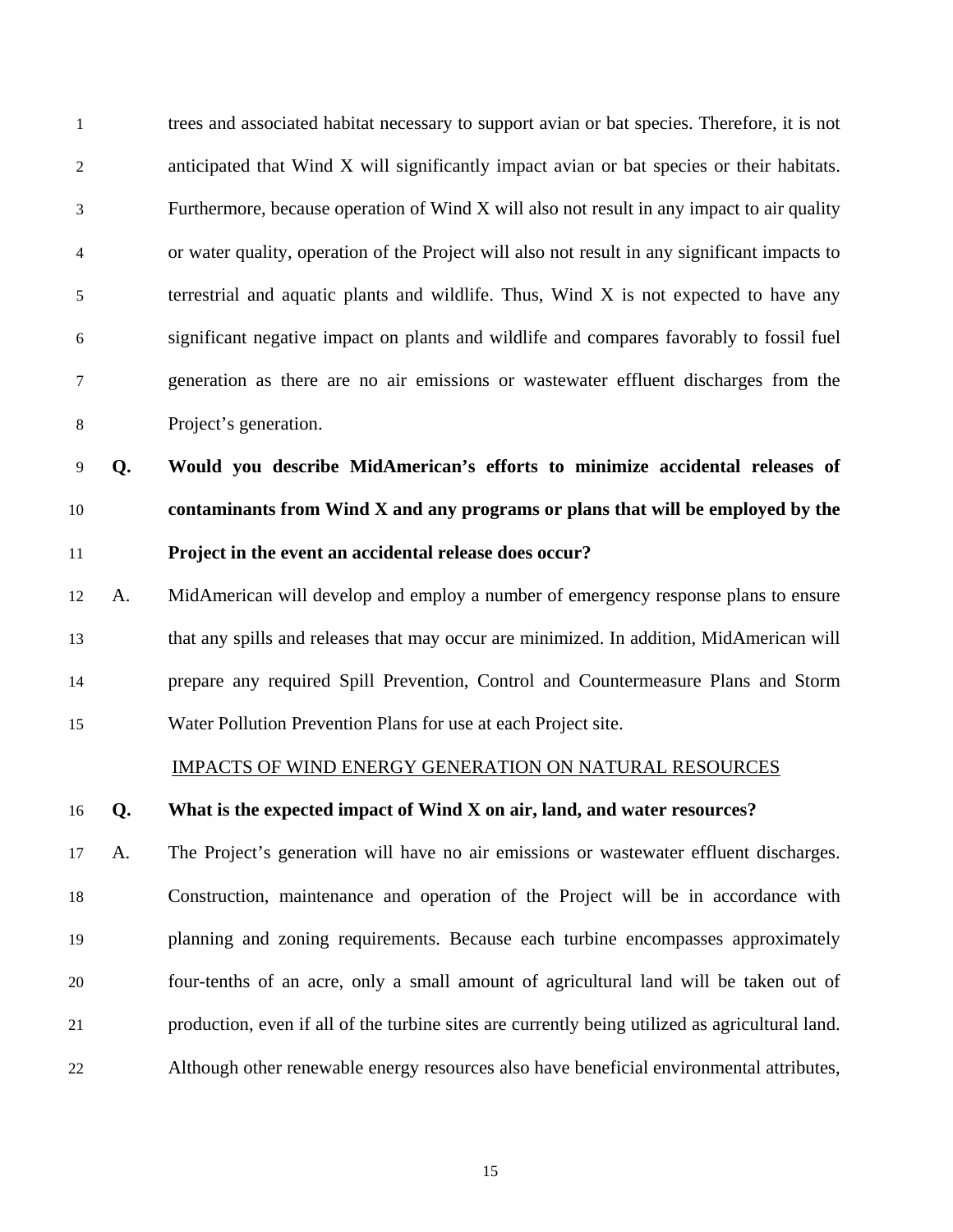1 all other renewable resources would likely have greater impacts on the environment. For 2 example, although solar energy would not have any air or water emissions, the land 3 resource required for utility-scale land-based arrays of solar panels and/or collector 4 systems (approximately five acres per installed megawatt) is greater than the land impact 5 from a wind energy resource. Similarly, energy produced from biomass could have a 6 greater impact on land resources than wind energy if it involved the harvesting of an 7 alternative fuel source, such as lumber. Therefore, among the renewable alternative 8 sources, wind energy represents a leading technology for renewable energy with minimal 9 environmental impacts and maximum environmental benefits. Therefore, I conclude that 10 the Project will be consonant with reasonable utilization of air, land, and water resources, 11 considering available technology and the economics and environmental attributes of 12 available renewable and conventional generation alternatives.

# 13 **Q. Please describe how MidAmerican implements measures to protect sensitive species**  14 **and habitats.**

15 A. There are a number of plant and animal species protected by federal and state law in 16 Iowa, such as the western prairie fringed orchid, Topeka shiner, least tern, piping plover, 17 and bald eagle. MidAmerican utilizes the preconstruction survey process to identify 18 potential habitat for these species and designs the project layout to avoid impacts. For 19 example, western prairie fringed orchid is often found in native prairie remnants. In order 20 to avoid impacts to this protected species, MidAmerican does not site wind turbines or 21 associated project infrastructure in this habitat type.

22 When species and their habitats cannot be completely avoided, MidAmerican 23 works with the U.S Fish and Wildlife Service ("USFWS") and the IDNR to develop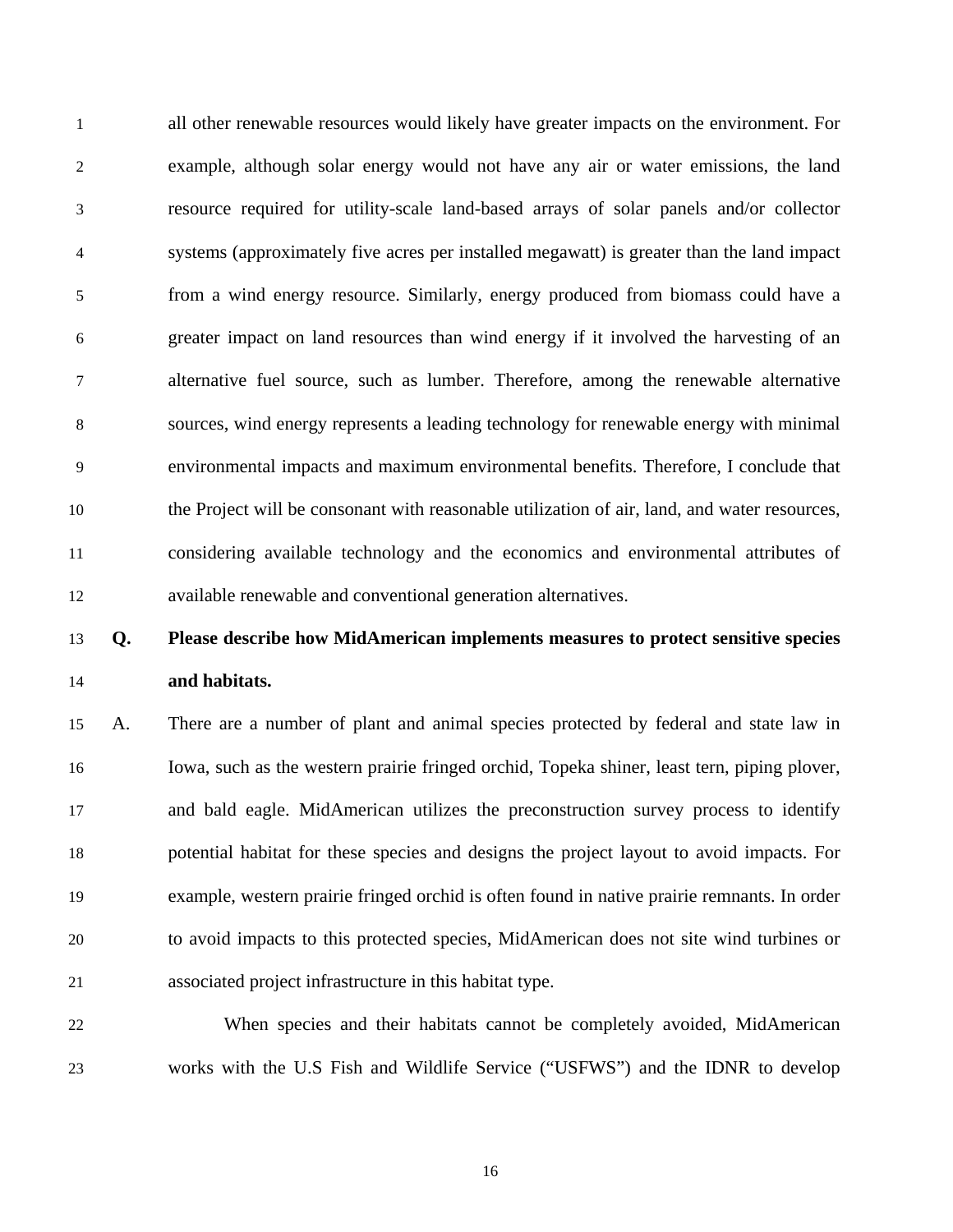1 appropriate measures that will minimize the impacts of wind generation facilities on 2 protected species. There are three statutes which afford protection to sensitive species in 3 the U.S.: the Migratory Bird Treaty Act ("MBTA") of 1918; the Bald and Golden Eagle 4 Protection Act ("BGEPA") of 1940; and the Endangered Species Act ("ESA") of 1973. 5 These statutes each prohibit unauthorized harm to protected species. All but three native 6 North American migratory avian species are protected by the MBTA, and eagles are 7 afforded additional protection under the BGEPA. The primary ESA-protected species of 8 concern for wind projects include migratory bats. In Iowa, the USFWS has afforded 9 protection to two bat species. The Indiana bat is listed as endangered and has the potential 10 to occur throughout southern Iowa. On April 2, 2015, the USFWS designated the 11 northern long-eared bat as a threatened species, and all counties in Iowa have been 12 identified as potentially containing habitat for this species.

13 In accordance with the USFWS' 2012 Land-Based Wind Energy Guidelines and 14 2013 Eagle Conservation Plan Guidance, MidAmerican thoroughly evaluates proposed 15 project sites, including the Wind X sites, to determine the risk the Project might pose to 16 protected avian and bat species. These efforts include robust preconstruction surveys to 17 establish baseline avian and bat presence, as well as at least one year of post-construction 18 mortality monitoring. The data gathered from these surveys are used to develop site-19 specific bird and bat conservation strategy plans that document MidAmerican's efforts to 20 avoid impacts to protected species where possible, and to mitigate impacts which cannot 21 be avoided.

22 MidAmerican works cooperatively with the USFWS and IDNR to avoid and 23 minimize such risks. In January 2015, MidAmerican provided support and a pledge of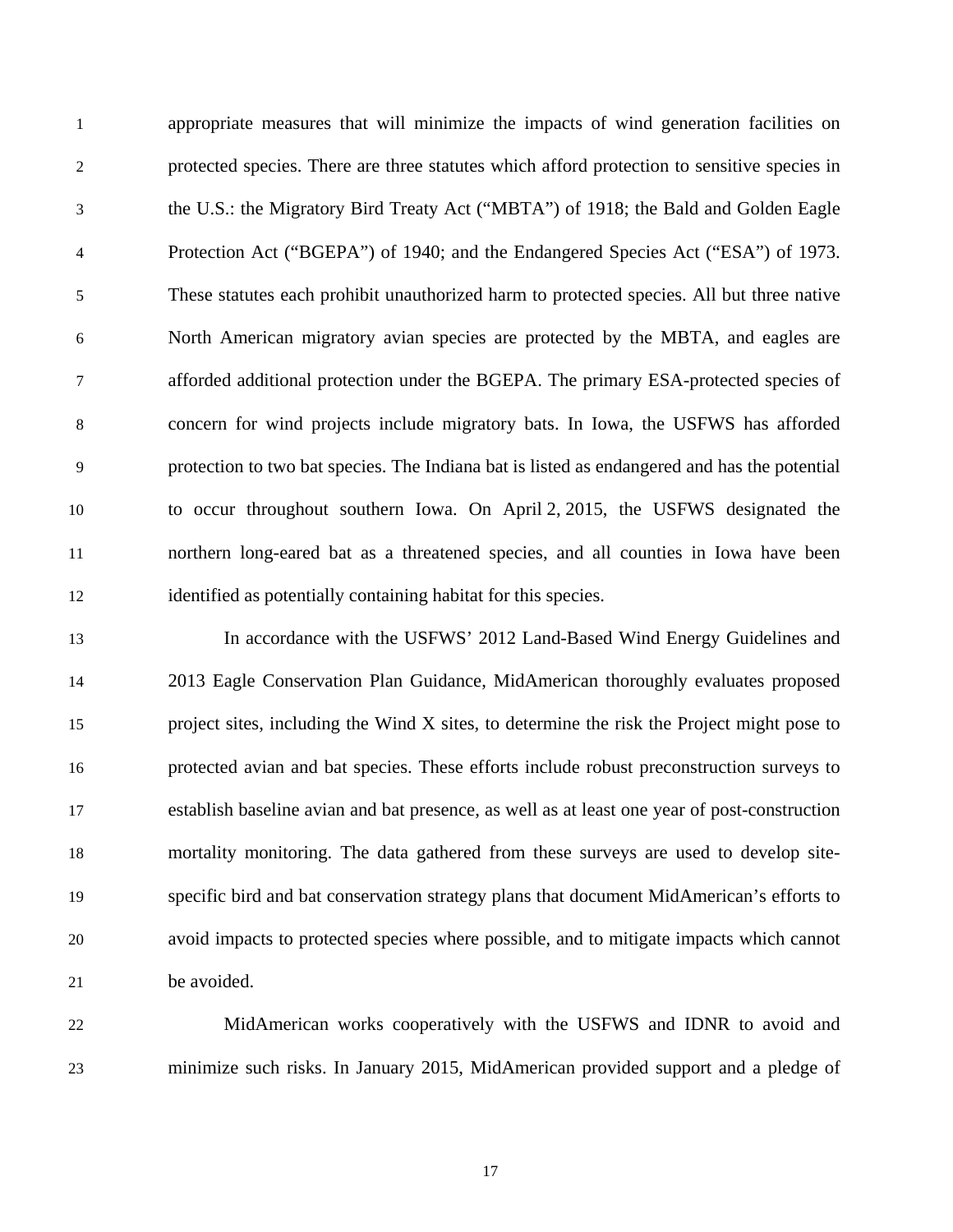| $\mathbf{1}$   |    | matching or in-kind contributions for the State of Iowa's planning assistance grant                 |
|----------------|----|-----------------------------------------------------------------------------------------------------|
| $\overline{2}$ |    | proposal, submitted under § 6 of the ESA. If approved, the grant will fund baseline                 |
| 3              |    | studies to support the development of a multi-species habitat conservation plan for                 |
| $\overline{4}$ |    | MidAmerican's Iowa wind facilities.                                                                 |
|                |    | POTENTIAL REGULATORY EMISSIONS REDUCTION DRIVERS                                                    |
| 5              | Q. | What is the status of federal regulations to limit greenhouse gas emissions from the                |
| 6              |    | electric generating sector?                                                                         |
| 7              | A. | EPA proposed a set of three rules in 2014 that would address greenhouse gas emissions,              |
| $8\,$          |    | primarily carbon dioxide (" $CO2$ "), from electric generating units. The Carbon Pollution          |
| 9              |    | Standard for New Power Plants <sup>2</sup> would establish new source performance standards for     |
| 10             |    | greenhouse gases for all new fossil fuel-fired power plants greater than 25 megawatts and           |
| 11             |    | would affect all fossil fuels, including coal and natural gas. The Carbon Pollution                 |
| 12             |    | Emission Guidelines for Modified and Reconstructed Sources address greenhouse gas                   |
| 13             |    | emissions from modified or reconstructed fossil-fueled generating facilities. <sup>3</sup> Finally, |
| 14             |    | EPA also proposed greenhouse gas emissions standards for existing power plants, often               |
| 15             |    | referred to as the "Clean Power Plan." <sup>4</sup> This rule would set unique carbon dioxide       |
| 16             |    | emissions intensity targets (i.e., pounds of carbon dioxide per megawatt-hour) for each             |
| 17             |    | state. Each of these rules is still in the proposed-rule stage, although the public comment         |
| 18             |    | period has closed on all three rules. EPA's most recent regulatory agenda indicates the             |
| 19             |    | agency will finalize the modified-sources rule in June 2015 and the existing-sources rule           |
| 20             |    | in July 2015. EPA has not identified an expected date for the final new-sources rule.               |

<sup>&</sup>lt;sup>2</sup> 79 Fed. Reg. 5, 1430 *et seq*.<br><sup>3</sup> Carbon Pollution Emission Guidelines for Modified and Reconstructed Sources: Electric Utility Generating Units, 79 Fed. Reg. 117, 34,960 *et seq.* 4 Carbon Pollution Emission Guidelines for Existing Stationary Sources: Electric Utility Generating Units, which the

agency calls the "Clean Power Plan," 79 Fed. Reg. 117, 34,830 *et seq.*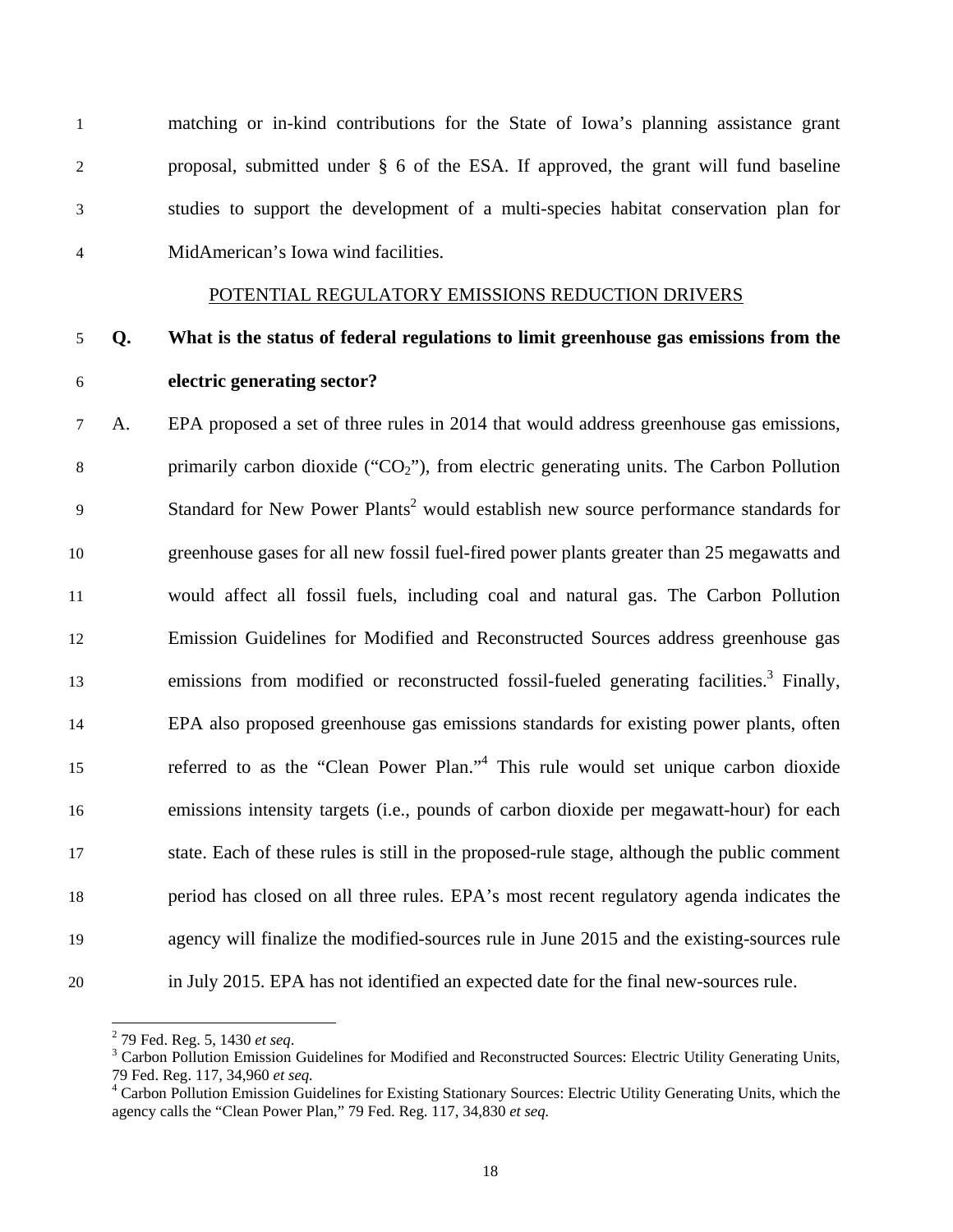-

# 1 **Q. Please explain how emission standards were developed under the proposed Clean**  2 **Power Plan.**

3 A. The EPA's proposed Clean Power Plan calculated state-specific emission rate targets to 4 be achieved based on four building blocks that it determined comprised the "Best System of Emission Reduction."5 5 The four building blocks include: (1) an average 6% heat rate 6 improvement at existing coal-fueled generating facilities, based on a 2% improvement 7 from equipment upgrades and a 4% improvement due to operational changes; 8 (2) increased utilization of existing combined-cycle natural gas-fueled generating 9 facilities up to 70% capacity factors; (3) increased deployment of renewable and non-10 carbon generating resources, like Wind X; and (4) increased end-use energy efficiency. 11 Under the EPA's June 2014 proposal, states may utilize any measure, including any 12 combination of the four building blocks, to achieve the specified emission reduction 13 goals, with an initial implementation period of 2020-2029 and the final goal to be 14 achieved by 2030.

# 15 **Q. Has MidAmerican examined using each of the building blocks and how they could**  16 **be used toward achieving compliance?**

17 A. Yes. Overall, MidAmerican supports the use of the building blocks but they are not 18 without issues. MidAmerican has determined that building block 3 – increased utilization 19 of renewables and other non-carbon generating resources – provides the most significant 20 potential to comply with the Clean Power Plan.

21 MidAmerican has an economic incentive to improve operating efficiencies and 22 therefore already exercises best operating practices at its existing units. In addition, the 23 Company has already completed significant heat rate improvement projects at a number

<sup>&</sup>lt;sup>5</sup> Clean Air Act § 111(d). 42 U.S.C. § 7411(d). *See also* 40 Code of Federal Regulations § 60.22(b)(5).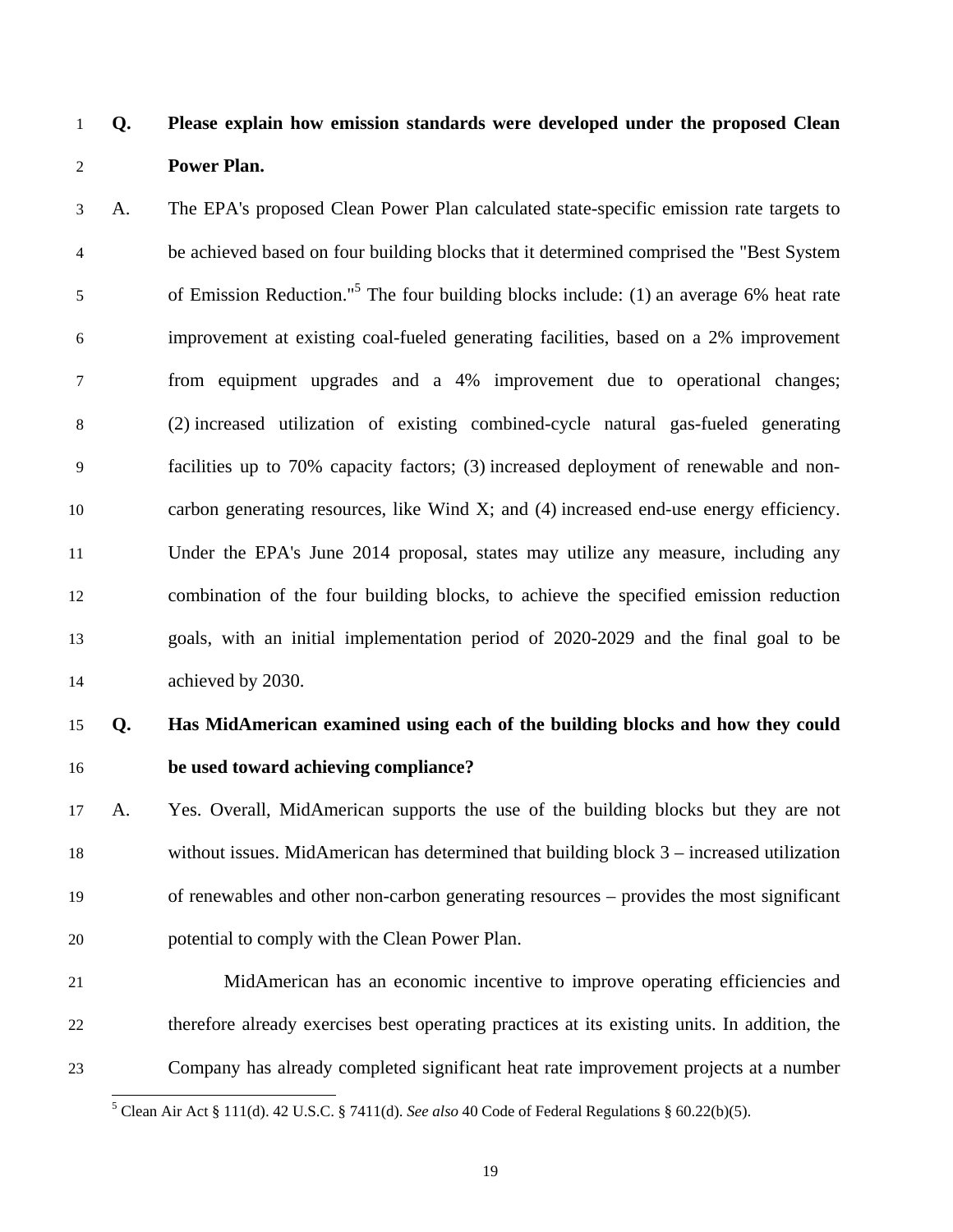1 of its existing coal-fueled units. Under current environmental regulatory requirements, 2 MidAmerican evaluates heat rate improvement projects and will implement them when 3 they are environmentally and economically justified. MidAmerican's experience with 4 these projects is that a 2% improvement is not achievable in most instances. 5 MidAmerican has seen approximately 1% improvements in heat rate associated with 6 plant efficient projects. However, the Company has also completed significant 7 investments in emissions controls across its fleet and the operation of these controls 8 requires the use of additional station power, thus serving to reduce overall plant 9 efficiency.

10 Implementation of building block 2 would require significant changes to the way 11 generating units are currently dispatched. Today, units are dispatched under an economic 12 framework in order of lowest cost to highest cost; using any other dispatch model would 13 result in an increased cost of energy. Existing natural gas combined cycle ("NGCC") 14 units have historically not been the least-cost resource in an economic dispatch model.

15 MidAmerican has a long history successfully implementing customer energy 16 efficiency plans and believes energy efficiency, the basis of building block 4, has an 17 important role to play in reducing load and thus avoiding carbon emissions. However, as 18 contemplated by EPA, MidAmerican has identified concerns with the inclusion of energy 19 efficiency programs in a state's Clean Power Plan compliance program, including the 20 federal oversight and enforcement of a program traditionally within the purview of the 21 states.

22 Building block 3, particularly the development of additional wind generation, is 23 the only building block that MidAmerican can implement today at no net cost to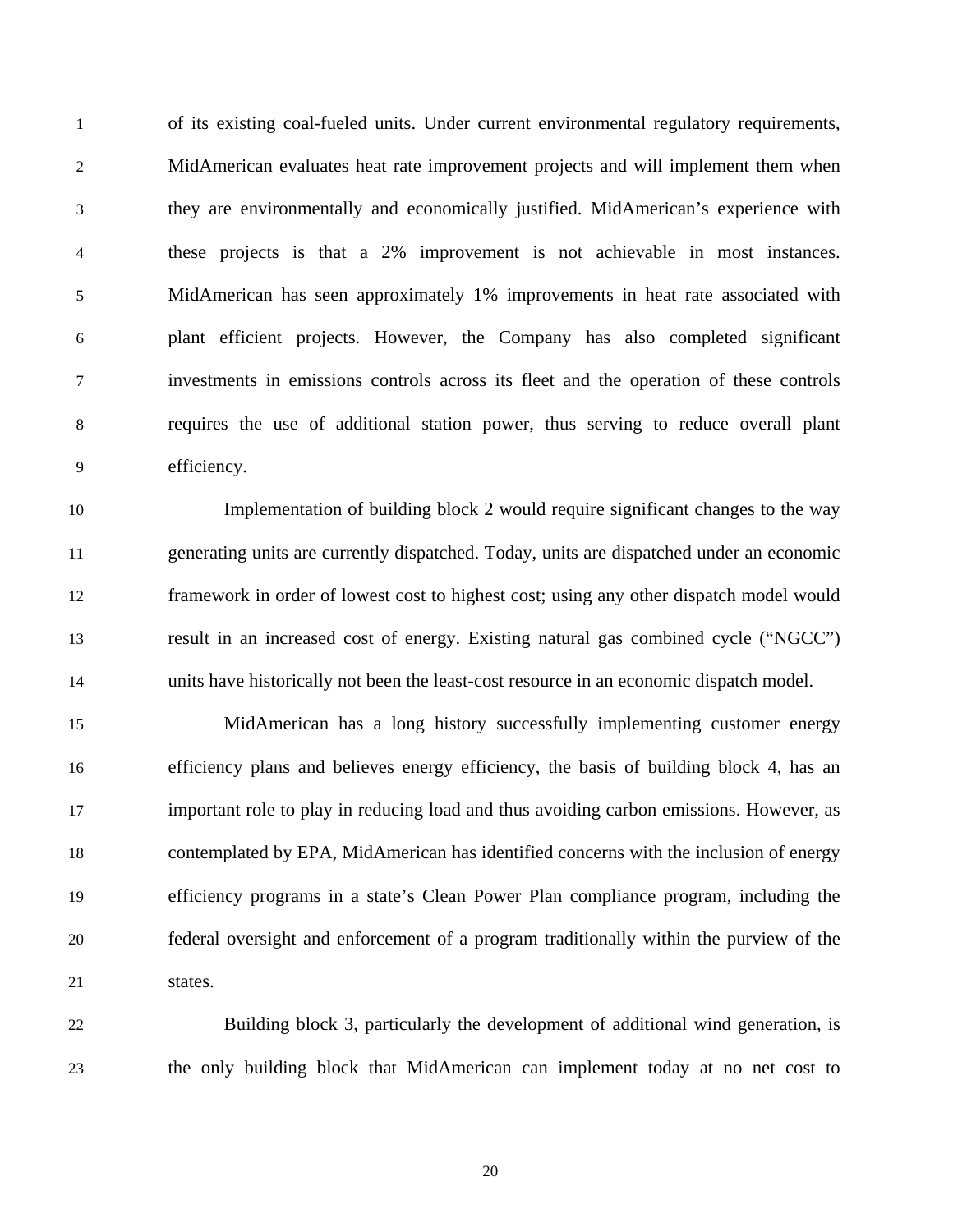1 customers and which will significantly contribute to the Company's compliance with the 2 Clean Power Plan. The current ability to add renewables at no net cost to customers is in 3 part due to the availability of production tax credits.

# 4 **Q. How did EPA approach renewable generating sources in the proposed Clean Power**  5 **Plan?**

6 A. EPA has proposed three alternative calculations to establish renewable energy generation 7 targets for the states' emissions goals under the Clean Power Plan. In the initial proposal, 8 EPA established renewable energy targets for each state based on a "best practices" 9 scenario, where state renewable generation targets are established from the average 10 Renewable Portfolio Standard requirements, in 2020, for all states in a specified region. 11 The best practices approach resulted in a 15% renewable energy generation target for 12 Iowa and factored into EPA's proposed 2030 emission standard of 1,301 pounds of  $CO<sub>2</sub>$ 13 per megawatt-hour ("lb/MWh"). As an alternative, EPA proposed to establish renewable 14 generation targets based on a state's technical and economic potential for renewable 15 energy, which resulted in a 54% renewable energy generation target for Iowa and could 16 lead to a 2030 emission standard as low as 800 lb/MWh. Finally, in an October 30, 2014, 17 Notice of Data Availability,  $6$  EPA proposed a "regionalized" approach that establishes 18 state renewable generation targets based on the renewable energy potential for the region 19 in which a state is located. The regional potential could be allocated based on either a 20 state's 2012 percent retail sales or a state's 2012 percent generation within that region. In 21 Iowa, this regionalized approach results in renewable generation targets of approximately 22 20% and 26%, respectively. Regardless of the renewables calculation methodology 23 selected by EPA, the proposed rule would allow states to include all generated wind

-

<sup>6</sup> 79 Fed. Reg. 64543 *et seq.*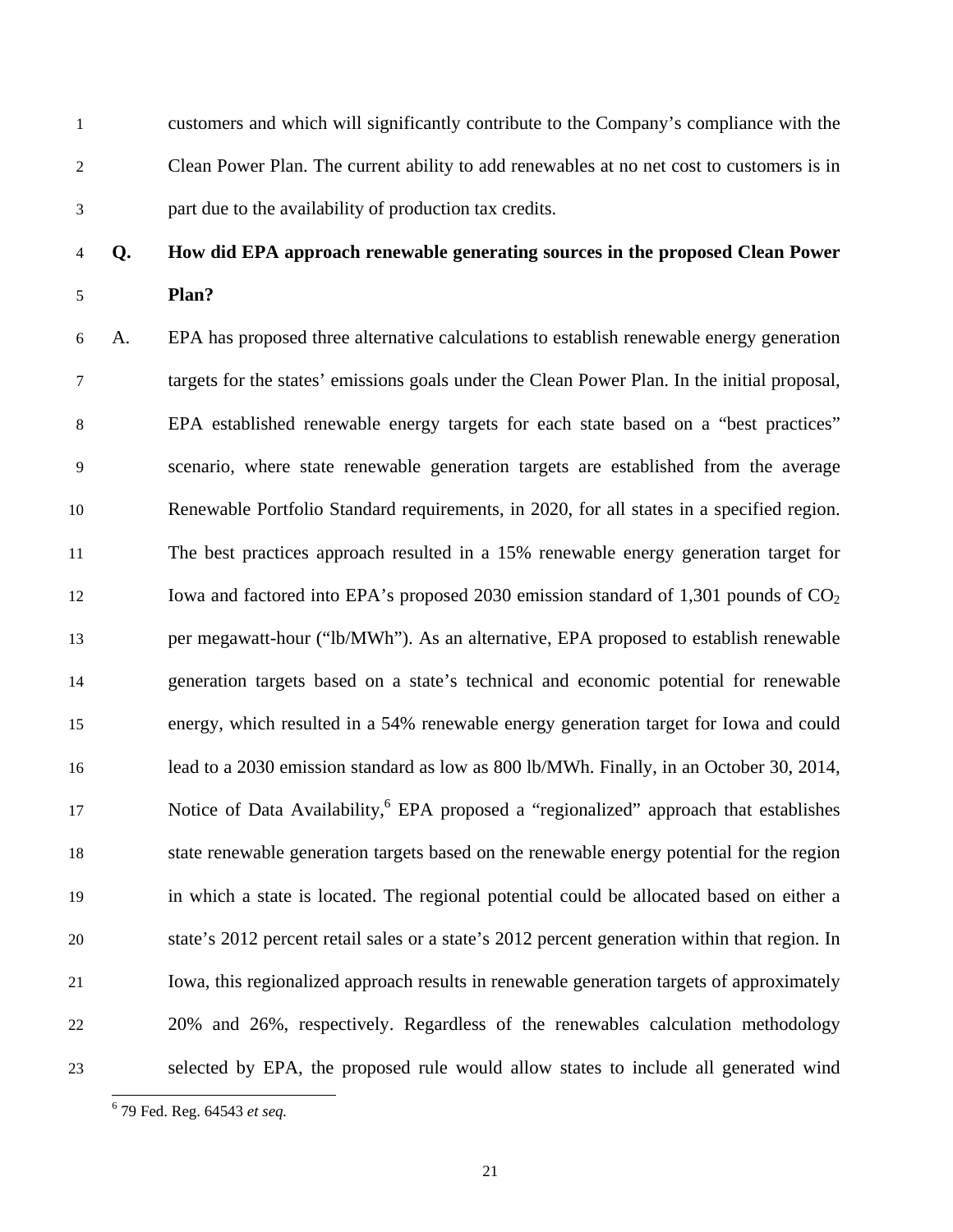1 energy in its compliance demonstrations beginning in 2020. MidAmerican expects that 2 energy generated from Wind X (i.e., megawatt-hours), if built, could be used in the 3 Company's compliance demonstration with a final rule.

-

# 4 **Q. How does MidAmerican's CO2 emission rate compare to the potential 2030**  5 **emissions standards you described above?**

6 A. Under the methodologies considered by EPA to set emissions standards, as the Clean 7 Power Plan is currently proposed, Iowa's 2030 emission rate target ranges between 800 8 and 1,301 lb/MWh. In 2017, without the construction of Wind X, MidAmerican's  $CO<sub>2</sub>$ 9 emission rate is expected to be approximately 1,003 lb/MWh. With the addition of 10 Wind X, MidAmerican's 2017  $CO<sub>2</sub>$  emission rate is expected to be approximately 940 11 lb/MWh. These numbers assume that MidAmerican retains all environmental attributes 12 associated with wind generation. If MidAmerican sells the environmental attributes 13 embodied in renewable energy credits ("RECs"), the Company's emission rate would be 14 adjusted accordingly.

### 15 **Q. How might Wind X be coordinated with the requirements of the Clean Power Plan?**

16 A. MidAmerican expects that the Wind X Project will be beneficial in supporting the 17 Company's compliance with the rule, either by directly utilizing generation from Wind X 18 towards MidAmerican's compliance demonstrations under the Clean Power Plan, or, if 19 Wind X is not needed for MidAmerican's own compliance, by selling the environmental 20 attributes of Wind X to others to use in their own compliance demonstrations.<sup>7</sup> For 21 example, EPA requested comments on how existing markets for RECs might be utilized 22 for compliance demonstrations. MidAmerican supported a compliance mechanism that 23 allows states to utilize REC trading programs. A REC trading mechanism would allow

<sup>&</sup>lt;sup>7</sup> Revenues from REC sales are above the line, increasing the potential for revenue sharing.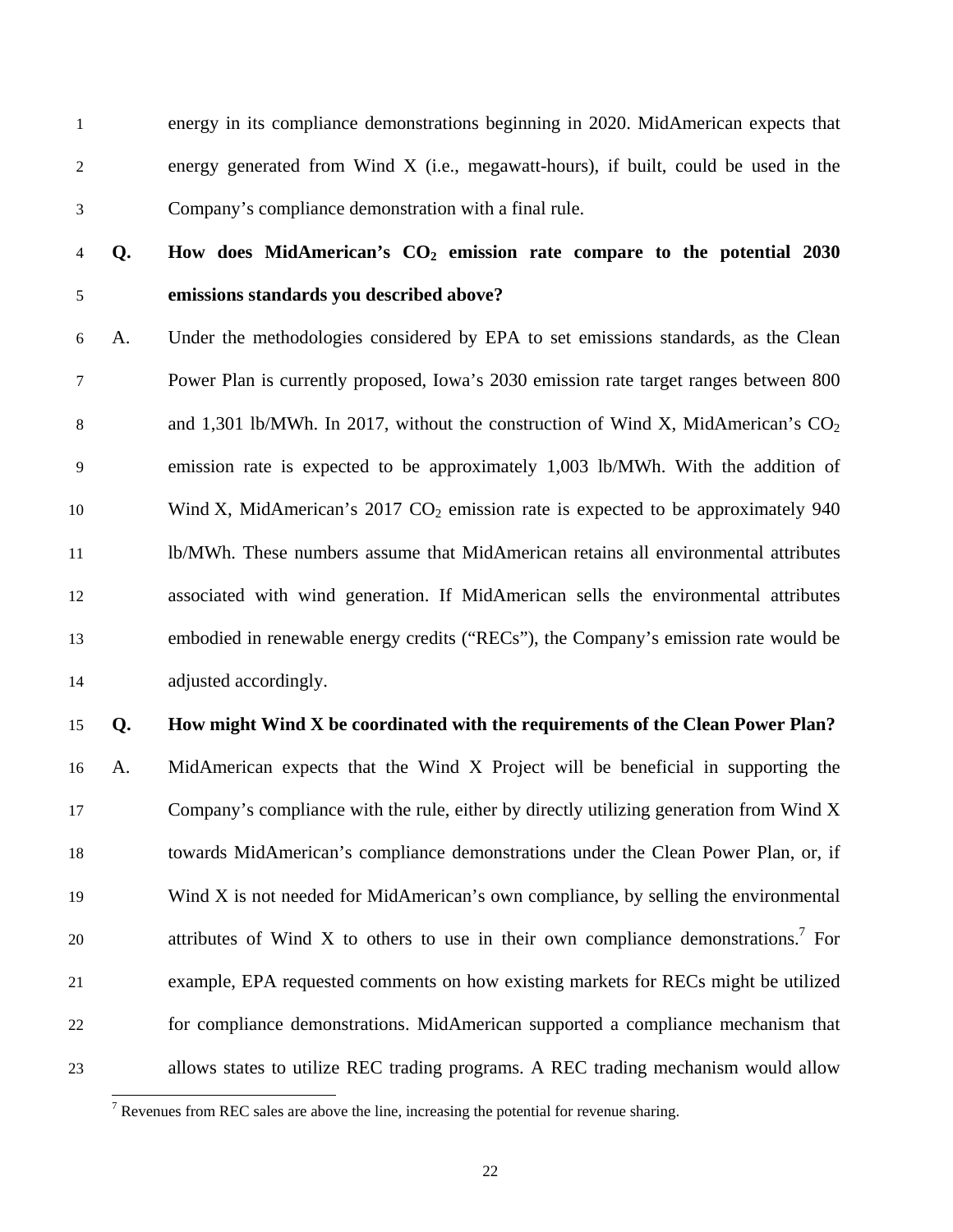1 the REC-generator to surrender RECs to demonstrate its own compliance, or to sell RECs 2 to another regulated entity for surrender in support of that entity's compliance 3 demonstration.

# 4 **Q. What is your expectation regarding further governmental restrictions on air**  5 **emissions from fossil-fueled generation?**

6 A. I believe the trend line clearly points toward a continued tightening of the restrictions 7 over time. While the future of legislative changes remains unclear, the actions of the 8 Executive Branch continue to signal growing restrictions on fossil-fueled generation.

### 9 **Q. How is MidAmerican addressing climate change regulation?**

10 A. Climate change represents a major policy issue that will have future, potentially 11 significant, implications for MidAmerican and every other generator of electricity. 12 MidAmerican follows these issues closely to determine the impact on its facilities and 13 planning for future facilities. MidAmerican supports the development of a responsible 14 climate policy that addresses global climate change and reduces greenhouse gas 15 emissions while ensuring reasonably priced energy for consumers.

16 MidAmerican recently completed emissions reductions projects at two of its 17 facilities, Neal Energy Center Unit 3 and Neal Energy Center Unit 4. These activities 18 included projects to reduce greenhouse gas emissions via plant efficiency improvements 19 incorporated into the air quality control system permits issued by the IDNR. In order to 20 meet certain environmental requirements, MidAmerican retired Walter Scott Energy 21 Center Units 1 and 2 on March 31, 2015, and limited Riverside Generating Station to 22 natural gas operations on March 30, 2015. MidAmerican will also retire Neal Energy 23 Center Units 1 and 2 by April 2016.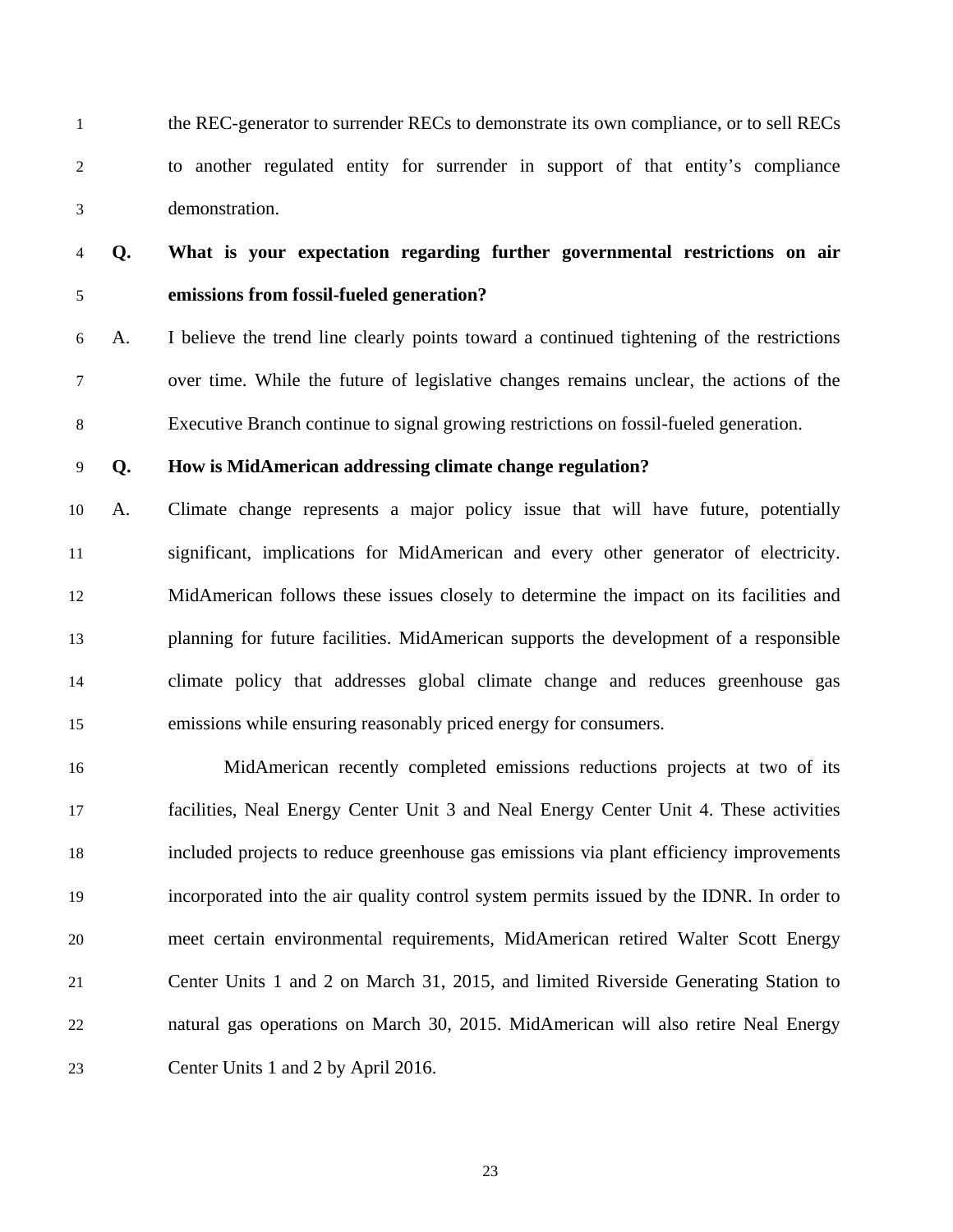1 In addition to these projects, MidAmerican is investing in renewable generation 2 sources and energy efficiency programs, both of which assist in mitigating risk associated 3 with climate change regulation, while meeting customer needs.

#### 4 **Q. How would a limit on carbon impact different generation resources?**

5 A. The greater the carbon intensity (i.e., pounds of carbon dioxide emitted per MWh) of the 6 generating resource, the greater the impact on the cost of generation. By way of 7 comparison, coal resources produce approximately one ton of carbon dioxide per 8 megawatt hour, gas resources produce approximately a half a ton of carbon dioxide per 9 megawatt hour, and wind resources produce no carbon dioxide. Because wind generation 10 is a zero-emission source of generation, any form of carbon limits will increase its 11 relative competitive value and customer benefits as compared to carbon-emitting sources 12 of generation. In addition, energy generated by a zero-carbon emission source may help 13 improve a fleet's overall carbon intensity.

# 14 **Q. Are there regulations in addition to potential carbon restraints that affect fossil-**15 **fueled generation?**

16 A. Yes. There are three additional rules with significant impacts to fossil-fueled generation, 17 including the Mercury and Air Toxics Standards ("MATS"), the proposed coal 18 combustion residuals ("CCR") rule, and the proposed Effluent Limitation Guidelines 19 ("ELGs") rule.

20 Mercury and Air Toxics Standards. On February 16, 2012, EPA finalized the 21 MATS for fossil-fueled electric generating sources, and established maximum achievable 22 control technology limits on emissions of mercury, non-mercury metals, and acid gases. 23 The standards target a 90% reduction in mercury emissions, an 88% reduction in acid gas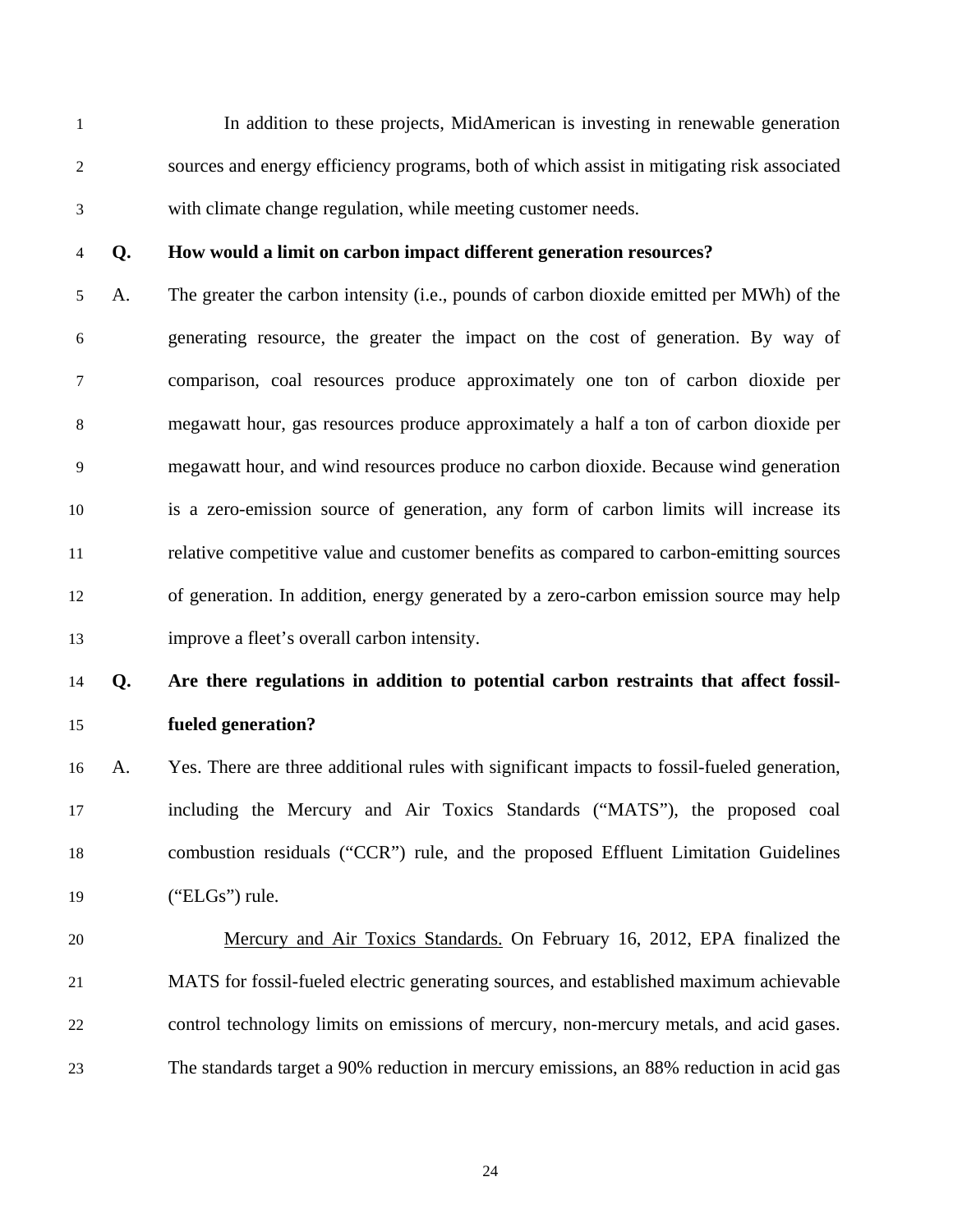1 emissions, and a 41% reduction in sulfur dioxide emissions beyond those reductions 2 expected from interstate-transport rules for air emissions. The MATS limits established 3 by EPA are based on control efficiencies expected from the installation of scrubbers for 4 sulfur dioxide and acid gases, baghouses for metals, and activated carbon injection for 5 mercury. The EPA expects facilities to comply with the new standards through a 6 combination of strategies, including the use of existing emission controls, upgrades to 7 existing controls, installation of new emission controls, and fuel switching. In the event 8 that one of these strategies is not technically or economically feasible, the unit must be 9 shutdown.

10 The MATS rule took effect April 16, 2015. However, the U.S. Supreme Court heard arguments on a narrow challenge of the rule March 23, 2015.<sup>8</sup> The issue before the 12 court was whether EPA appropriately considered costs in its development of the rule. A 13 decision in the case is expected in June 2015.

14 Coal Combustion Residuals rule. On April 17, 2015, the EPA published its final 15 coal combustion residuals rule, which regulates coal combustion residuals as non-16 hazardous waste under Subtitle D of the Resource Conservation and Recovery Act. The 17 rule establishes minimum national standards for the management and disposal of coal 18 combustion residuals. Coal combustion residuals are generally managed in either dry 19 landfills or in surface impoundments. The rule also establishes design and operating 20 criteria for these management units (i.e., landfills, impoundments). If the criteria cannot 21 be met in the timeframes specified in the rule, the management units must cease 22 operation and close.

 $\overline{\phantom{a}}$ 

<sup>8</sup> *Murray Energy v. EPA*, No. 14-1112 and 14-1151. D.C. Circuit Court of Appeals.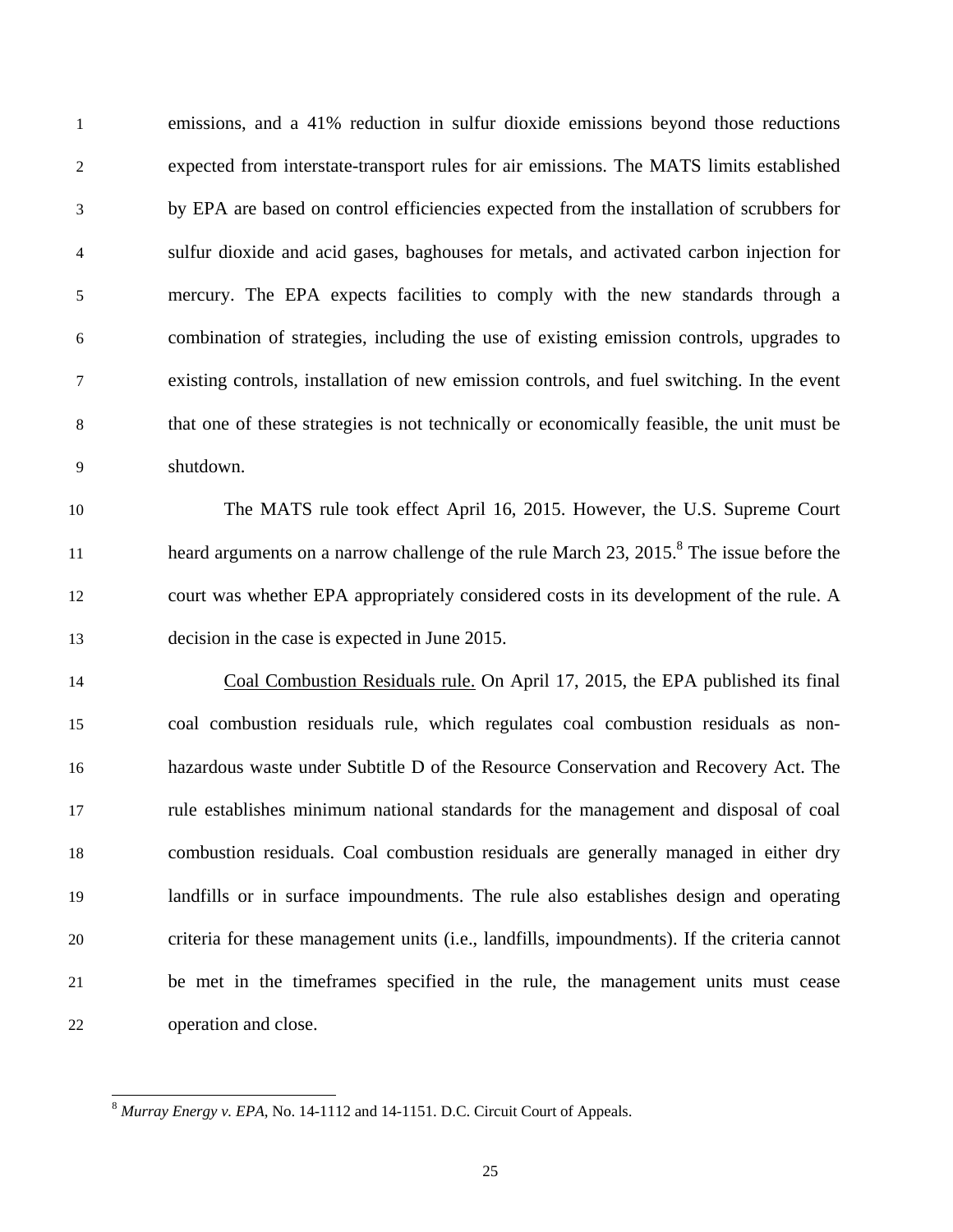1 Effluent Limitation Guidelines proposed rule. On April 19, 2013, the 2 Environmental Protection Agency released a prepublication copy of its proposed Effluent 3 Limitation Guidelines and Standards for the Steam Electric Power Generating Industry, 4 which would update wastewater discharge rules and limits. Nuclear, coal, oil and natural 5 gas-fueled power plants that generate more than 50 megawatts of power would be 6 required to limit discharges of pollutants from a variety of waste streams under the 7 proposed effluent guidelines. The effluent guidelines would address mercury, zinc, 8 phosphorous, selenium and other pollutants discharges to surface waters through 9 wastewater, coal ash ponds and flue gas desulfurization systems. The proposed limits 10 would be phased in between 2017 and 2022. The proposed rule would establish new or 11 additional requirements for wastewater from flue gas desulfurization, fly ash, bottom ash, 12 flue gas mercury control, combustion residual leachate from landfills and surface 13 impoundments, nonchemical metal cleaning wastes, and gasification of fuels such as coal 14 and petroleum coke. EPA presented four preferred alternatives for existing power plants 15 and one preferred alternative for controlling discharges from new power plants. EPA 16 intends to finalize the ELG rule by September 2015.

### 17 **Q. How will these rules affect wind generation?**

18 A. Because wind generation is a zero-emission and zero-discharge source of generation, 19 these rules will increase wind generation's relative competitive value and customer 20 benefits as compared to fossil-fueled sources of generation.

#### 21 **Q. Is it prudent to invest in more wind generation now?**

22 A. Yes. As noted in environmental testimony in MidAmerican's earlier wind projects, we 23 have anticipated a carbon-constrained future and we have worked to diversify our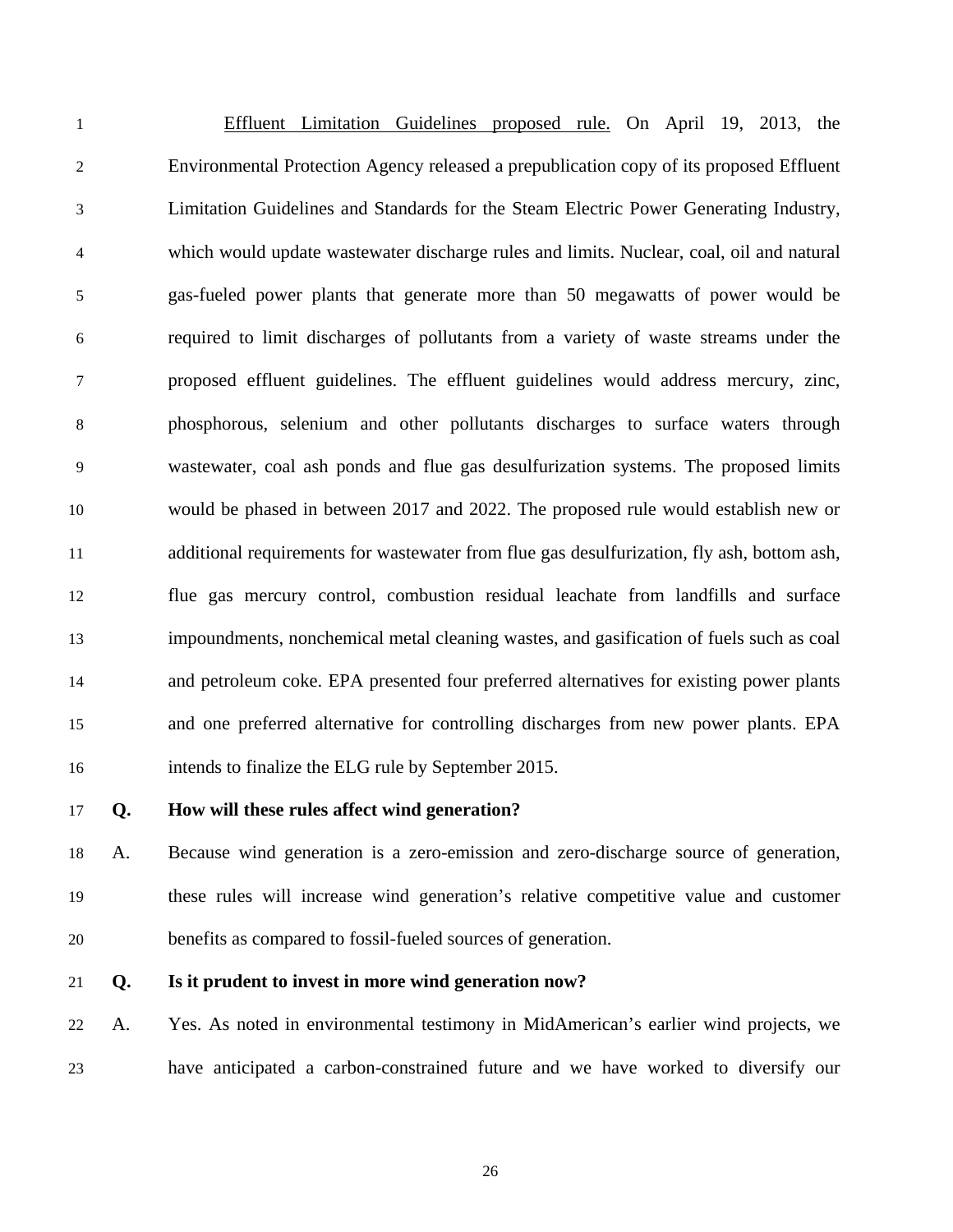1 generating fleet with additional low and zero-carbon emitting sources. Carbon 2 constraints, as well as the requirements applicable to fossil-fueled generating units under 3 the regulations described above, will only raise the value of wind generation compared to 4 other sources of generation that produce emissions, such as coal-fueled or gas-fueled 5 electric generating units. This is readily apparent in EPA's proposed Clean Power Plan, 6 under which states have the flexibility to count renewable energy generation towards 7 compliance with their emission targets. Although the final content of future carbon 8 regulations is not yet known, preparing for future carbon constraints, in whatever form 9 they take, by expanding MidAmerican's wind portfolio now is a prudent investment.

# 10 **Q. Please summarize the environmental impact that you believe will result from the**  11 **construction of Wind X.**

12 A. I believe the Project will have a minimal impact on the environment, and represents a 13 sound investment in preparation for future carbon and other environmental constraints.

#### **ENERGY EFFICIENCY PLAN**

**Q. Iowa Code §476.6 (19) (2015) requires that MidAmerican have in effect a Board-approved Energy Efficiency Plan, for its electric customers, in order to have a ratemaking principles application considered by the Board. Please describe whether MidAmerican satisfies this requirement.**

18 A. MidAmerican fully satisfies this requirement. MidAmerican has in effect a five-year, 19 Board-approved Energy Efficiency Plan ("Plan"). The Plan was approved by the Board in 20 Docket No. EEP-2012-0002 on December 16, 2013, with the requirement that 21 MidAmerican document any program specific changes in annual savings impacts and 22 update the total savings impacts by year due to the Settlement Agreement and Board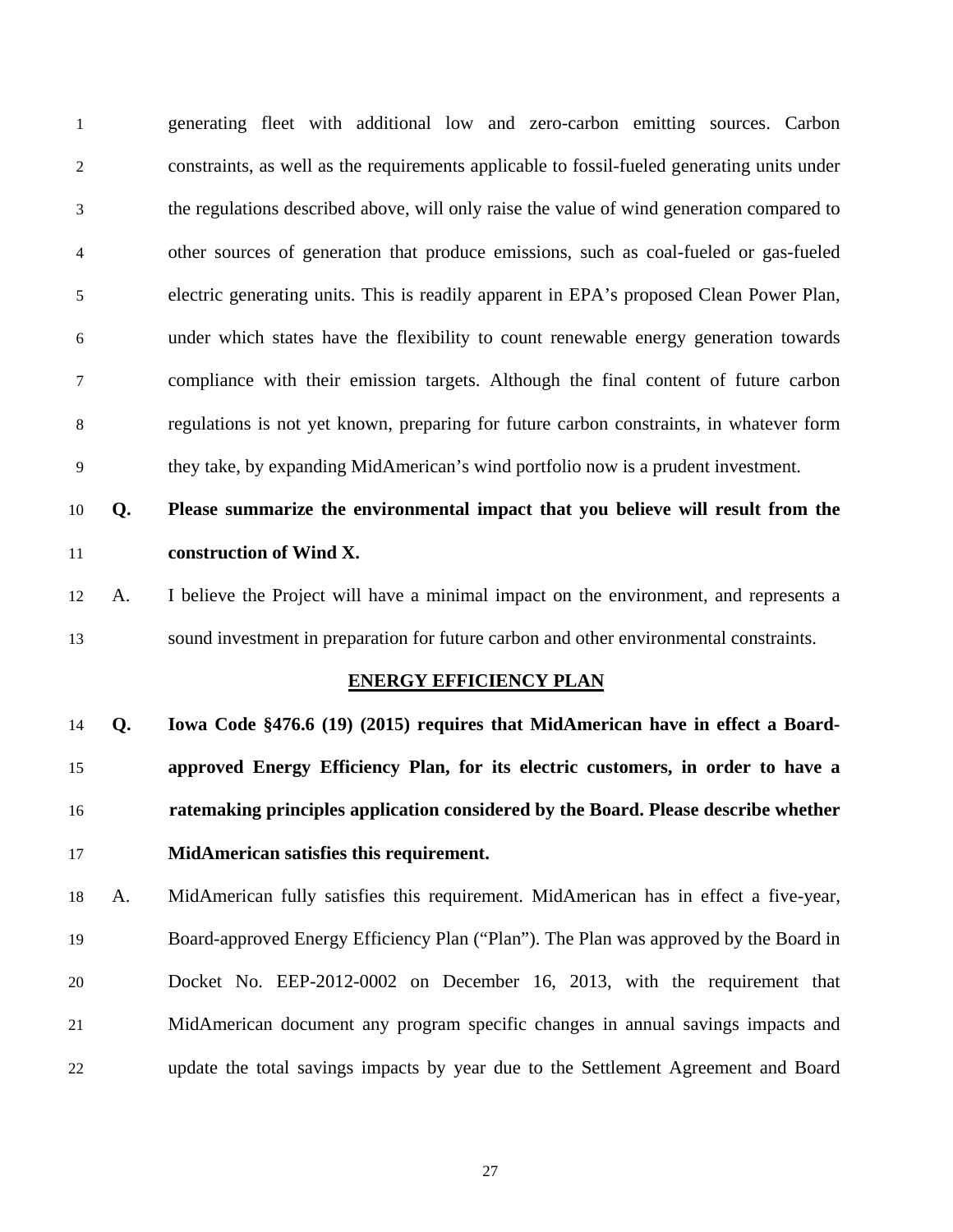1 Order. On January 31, 2014, MidAmerican filed its compliance filing pursuant to the 2 Board's Order issued December 16, 2013. On February 24, 2014, MidAmerican filed a 3 revision to its original Energy Efficiency Plan as submitted February 1, 2013 to 4 incorporate changes to the program budgets and savings and other changes resulting from 5 the Settlement Agreement and December 16, 2013 Board Order. MidAmerican 6 subsequently filed an updated benefit-cost study on May 5, 2014. On June 10, 2014, the 7 Board issued an order accepting the compliance information. The Plan is currently in its 8 second year of implementation, so only one year of actual annual results from the Plan is 9 available at this time. The Plan is in effect for the five-year period of 2014 through and 10 including 2018.

# 11 **Q. Does MidAmerican anticipate making the expenditures identified in the Plan to help**  12 **fulfill the approved energy efficiency program goals?**

13 A. MidAmerican does anticipate making the expenditures identified in the five-year Plan. 14 MidAmerican currently provides Board-approved energy efficiency measures, as outlined 15 in the Plan, to its customers and will continue to do so through the entire five-year period 16 the Plan is in effect. MidAmerican will also endeavor to hit the annual expenditure 17 targets during the five-year period the Plan is in effect. Because participation is not 18 completely controllable, it is expected participation, savings, and expenditures in some 19 years will over-perform and in other years will underperform relative to the goal.

20 Fehrman Exhibit \_\_ (WJF-1), Schedule 1 provides a program-by-program 21 description of MidAmerican's Plan electric budget and planned electric savings for 2015, 22 the second year of the current Plan approved in Docket No. EEP-2012-0002. Schedule 1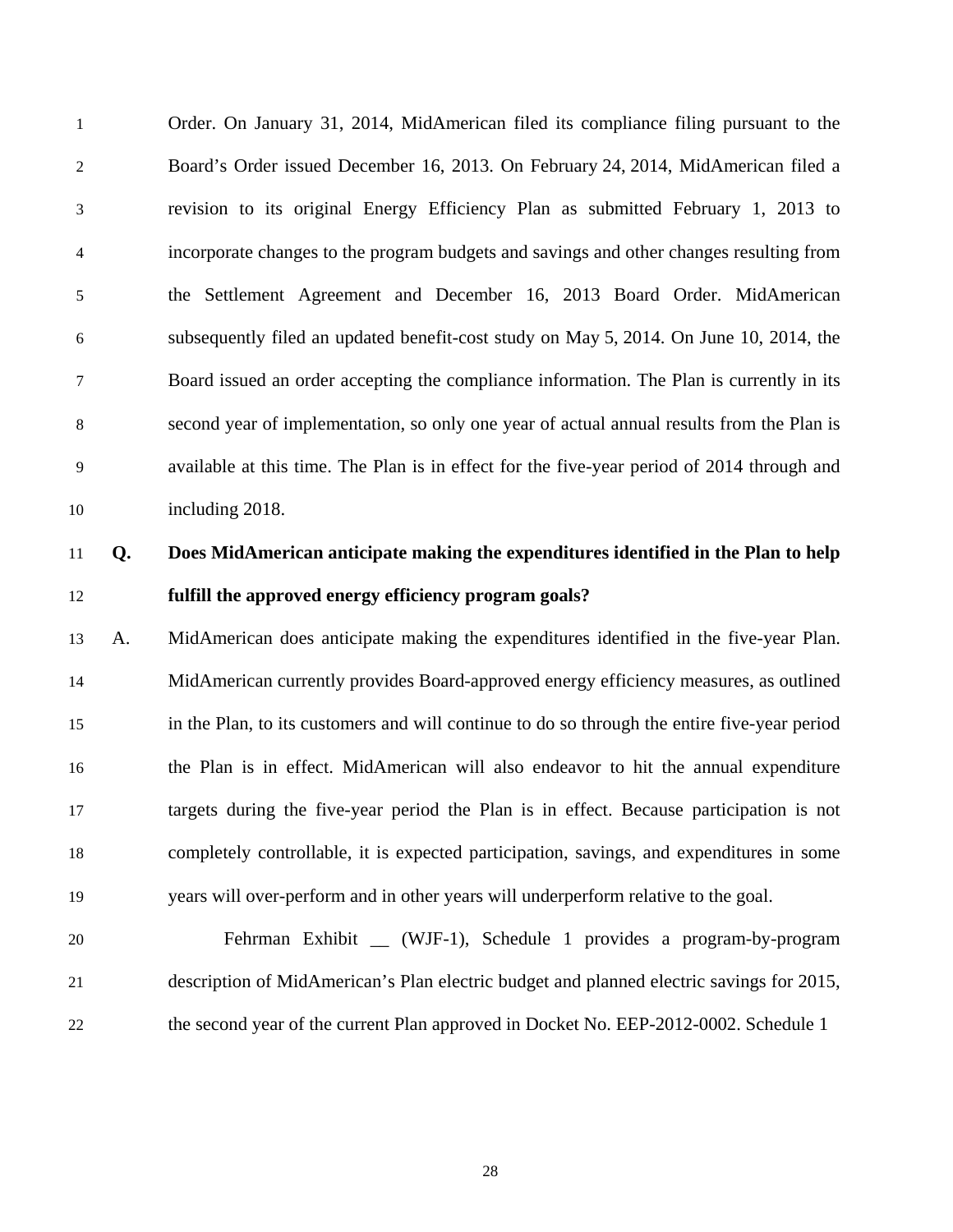1 demonstrates MidAmerican's ongoing commitment to meaningful and substantial energy 2 efficiency and demand management efforts.

# 3 **Q. How do expenditures for calendar year 2014 for electric customers compare with**  4 **the level budgeted in MidAmerican's Energy Efficiency Plan?**

5 A. 2014 was the first year of the current Plan approved in Docket No. EEP-2012-0002. 6 MidAmerican's actual Plan expenditures of \$65,811,652 were below the 2014 Plan 7 budget for electric customers by \$5,088,258 (7%) for the year 2014 and peak kW savings 8 were 319,284 kW, which is 92% of Plan savings; however, Plan kWh savings for 2014 9 were 286,504,513 kWh or 118% of the 2014 goal. In Fehrman Exhibit \_\_ (WJF-1), 10 Schedule 1, I have provided an electric energy efficiency program-by-program 11 comparison of MidAmerican's actual Plan expenditures vs. budget for 2014. I believe 12 this clearly demonstrates that MidAmerican effectively implemented the Plan.

# **CONCLUSION**

- 13 **Q. Does this conclude your direct testimony?**
- 14 A. Yes, it does.